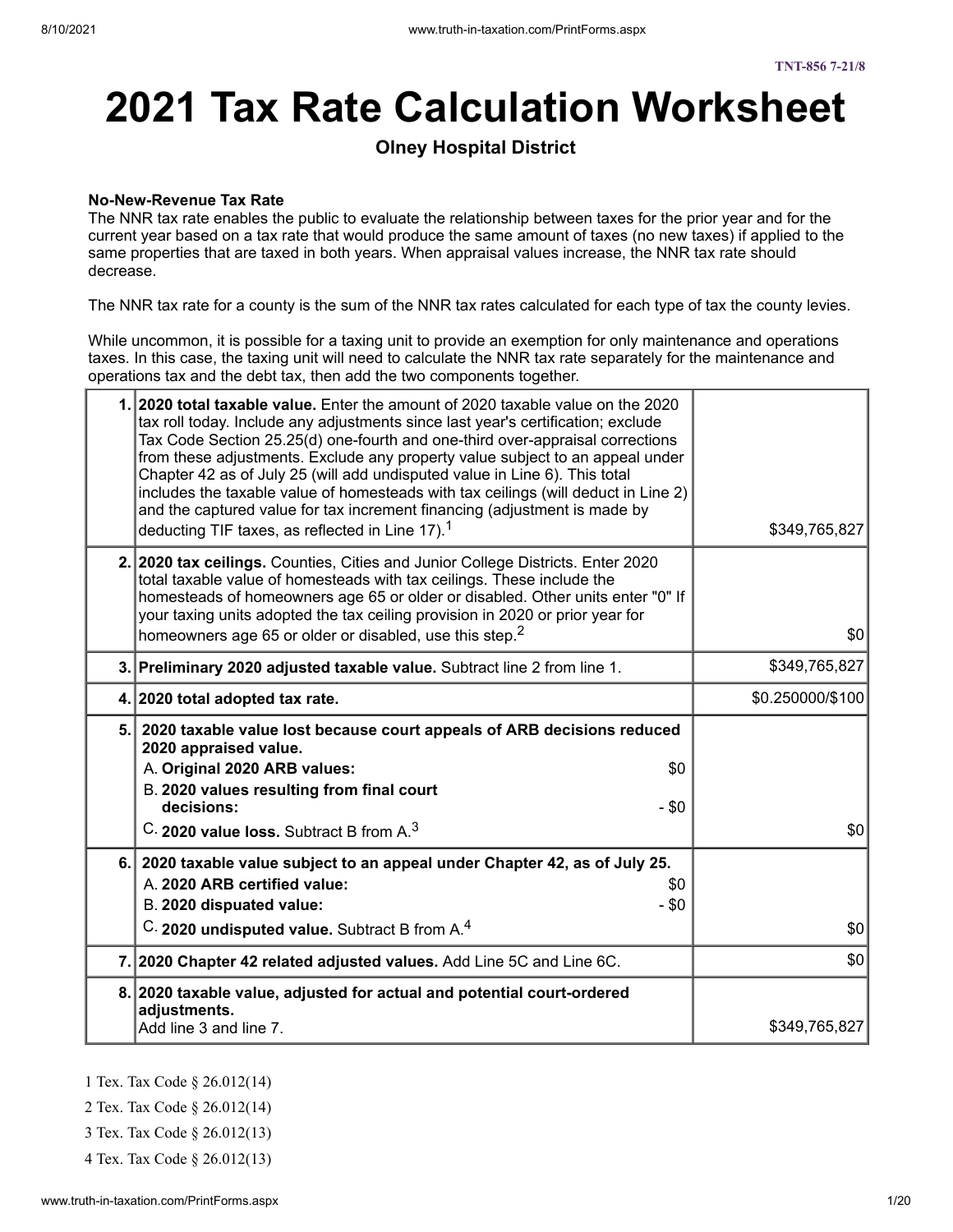#### **No-New-Revenue Tax Rate (continued)**

| 9. 2020 taxable value of property in territory the taxing unit deannexed after<br>January 1, 2020. Enter the 2020 value of property in deannexed territory. <sup>5</sup>                                                                                                                                                                                                                                                                                                                                                                                                                                                                                                                                            | \$0           |
|---------------------------------------------------------------------------------------------------------------------------------------------------------------------------------------------------------------------------------------------------------------------------------------------------------------------------------------------------------------------------------------------------------------------------------------------------------------------------------------------------------------------------------------------------------------------------------------------------------------------------------------------------------------------------------------------------------------------|---------------|
| 10. 2020 taxable value lost because property first qualified for an exemption<br>in 2021. If the taxing unit increased an original exemption, use the difference<br>between the original exempted amount and the increased exempted amount.<br>Do not include value lost due to freeport, goods-in-transit, temporary disaster<br>exemptions. Note that lowering the amount or percentage of an existing<br>exemption in 2021 does not create a new exemption or reduce taxable value.<br>A. Absolute exemptions. Use 2020 market value:<br>\$276,940<br>B. Partial exemptions. 2021 exemption amount or<br>$+$ \$60,090<br>2021 percentage exemption times 2020 value:<br>C. Value loss. Add A and B. <sup>6</sup> | \$337,030     |
| 11. 2020 taxable value lost because property first qualified for agricultural<br>appraisal (1-d or 1-d-1), timber appraisal, recreational/scenic appraisal or<br>public access airport special appraisal in 2021. Use only those properties<br>that first qualified in 2021; do not use properties that qualified in 2020.<br>A. 2020 market value:<br>\$4,158,207<br>B. 2021 productivity or special appraised value:<br>$-$ \$205,280<br>C. Value loss. Subtract B from A. <sup>7</sup>                                                                                                                                                                                                                           | \$3,952,927   |
| 12. Total adjustments for lost value. Add lines 9, 10C and 11C.                                                                                                                                                                                                                                                                                                                                                                                                                                                                                                                                                                                                                                                     | \$4,289,957   |
| 13. 2020 captured value of property in a TIF. Enter the total value of 2020<br>captured appraised value of property taxable by a taxing unit in a tax increment<br>financing zone for which 2020 taxes were deposited into the tax increment<br>fund. <sup>8</sup> If the taxing unit has no captured appraised value in line 18D, enter 0.                                                                                                                                                                                                                                                                                                                                                                         | \$0           |
| 14. Adjusted 2020 taxable value. Subtract line 12 and Line 13 from line 8.                                                                                                                                                                                                                                                                                                                                                                                                                                                                                                                                                                                                                                          | \$345,475,870 |
| 15. Adjusted 2020 total levy. Multiply line 4 by line 14 and divide by \$100.                                                                                                                                                                                                                                                                                                                                                                                                                                                                                                                                                                                                                                       | \$863,689     |
| 16. Taxes refunded for years preceding tax year 2020. Enter the amount of<br>taxes refunded by the taxing unit for tax years preceding tax year 2020. Types<br>of refunds include court decisions, Tax Code § 25.25(b) and (c) corrections and<br>Tax Code § 31.11 payment errors. Do not include refunds for tax year 2020.<br>This line applies only to tax years preceding tax year 2020. $^9$                                                                                                                                                                                                                                                                                                                   | \$1,445       |
| 17. Adjusted 2020 levy with refunds and TIF adjustment. Add Lines 15 and 16.<br>10                                                                                                                                                                                                                                                                                                                                                                                                                                                                                                                                                                                                                                  | \$865,134     |

- 5 Tex. Tax Code § 26.012(15)
- 6 Tex. Tax Code § 26.012(15)
- 7 Tex. Tax Code § 26.012(15)
- 8 Tex. Tax Code § 26.03(c)
- 9 Tex. Tax Code § 26.012(13)
- 10 Tex. Tax Code § 26.012(13)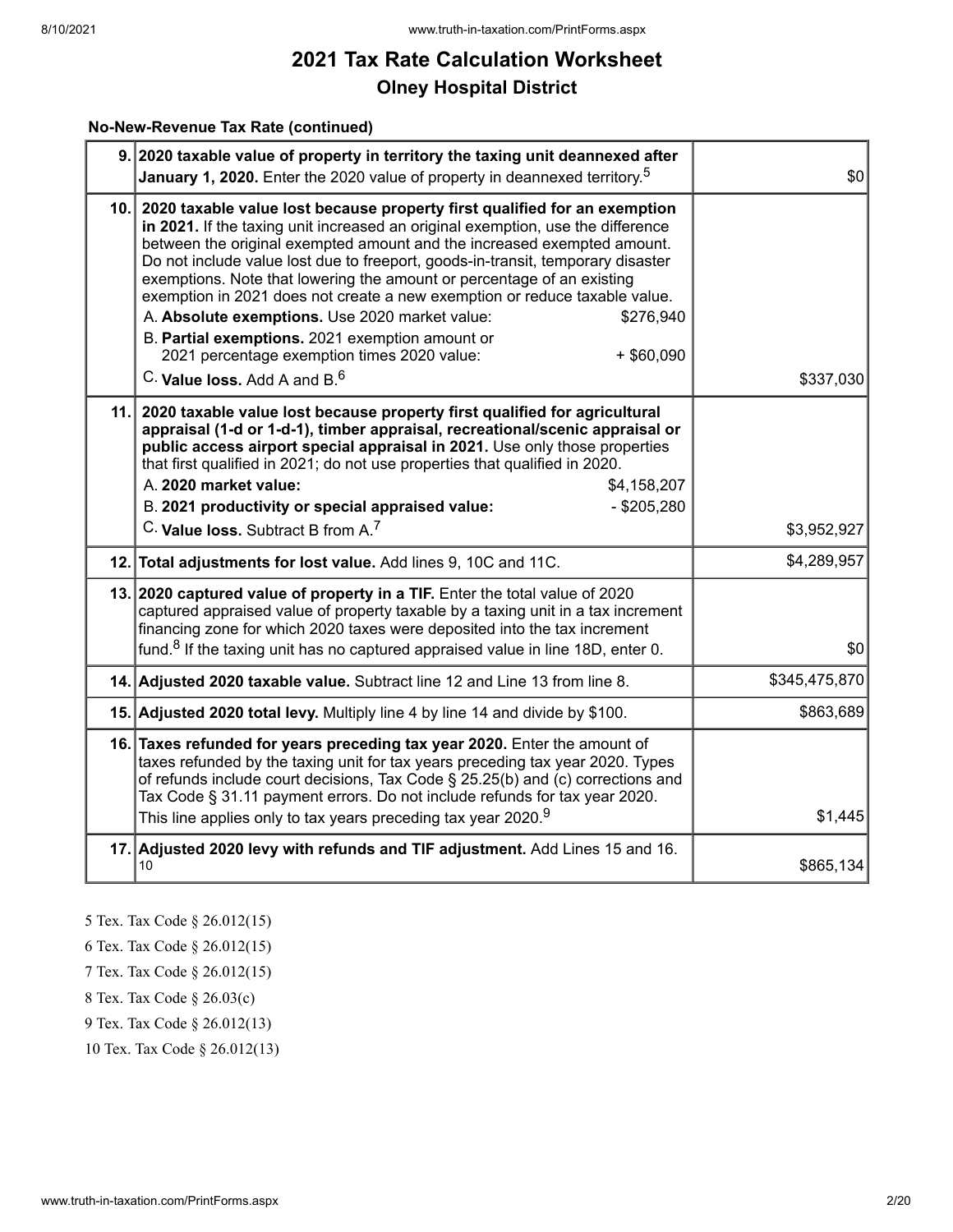#### **No-New-Revenue Tax Rate (continued)**

| 18. | Total 2021 taxable value on the 2021 certified appraisal roll today. This<br>value includes only certified values or certified estimate of values and includes<br>the total taxable value of homesteads with tax ceilings (will deduct in line 20).<br>These homesteads includes homeowners age 65 or older or disabled. <sup>11</sup>                                                                                                                                                                                                                                                                                                                                                                                                                                                                                                                                                                                                                                                                                                                                                                                                                                                                                                                                                                                                    |               |
|-----|-------------------------------------------------------------------------------------------------------------------------------------------------------------------------------------------------------------------------------------------------------------------------------------------------------------------------------------------------------------------------------------------------------------------------------------------------------------------------------------------------------------------------------------------------------------------------------------------------------------------------------------------------------------------------------------------------------------------------------------------------------------------------------------------------------------------------------------------------------------------------------------------------------------------------------------------------------------------------------------------------------------------------------------------------------------------------------------------------------------------------------------------------------------------------------------------------------------------------------------------------------------------------------------------------------------------------------------------|---------------|
|     | A. Certified values:<br>\$337,823,671<br>B. Counties: Include railroad rolling stock values                                                                                                                                                                                                                                                                                                                                                                                                                                                                                                                                                                                                                                                                                                                                                                                                                                                                                                                                                                                                                                                                                                                                                                                                                                               |               |
|     | certified by the Comptroller's office:<br>$+$ \$0<br>C. Pollution control and energy storage system<br>exemption: Deduct the value of property<br>exempted for the current tax year for the first time<br>as pollution control or energy storage system<br>$- $0$<br>property:                                                                                                                                                                                                                                                                                                                                                                                                                                                                                                                                                                                                                                                                                                                                                                                                                                                                                                                                                                                                                                                            |               |
|     | D. Tax increment financing: Deduct the 2021<br>captured appraised value of property taxable by a<br>taxing unit in a tax increment financing zone for<br>which the 2021 taxes will be deposited into the tax<br>increment fund. Do not include any new property<br>value that will be included in line 23 below. <sup>12</sup><br>$- $0$                                                                                                                                                                                                                                                                                                                                                                                                                                                                                                                                                                                                                                                                                                                                                                                                                                                                                                                                                                                                  |               |
|     | E. Total 2021 value. Add A and B, then subtract C<br>and D.                                                                                                                                                                                                                                                                                                                                                                                                                                                                                                                                                                                                                                                                                                                                                                                                                                                                                                                                                                                                                                                                                                                                                                                                                                                                               | \$337,823,671 |
| 19. | Total value of properties under protest or not included on certified<br>appraisal roll. <sup>13</sup><br>A. 2021 taxable value of properties under protest.<br>The chief appraiser certifies a list of properties still<br>under ARB protest. The list shows the appraisal<br>district's value and the taxpayer's claimed value, if<br>any or an estimate of the value if the taxpayer<br>wins. For each of the properties under protest, use<br>the lowest of these values. Enter the total value<br>under protest. <sup>14</sup><br>\$837,711<br>B. 2021 value of properties not under protest or<br>included on certified appraisal roll. The chief<br>appraiser gives taxing units a list of those taxable<br>properties that the chief appraiser knows about<br>but are not included at appraisal roll certification.<br>These properties also are not on the list of<br>properties that are still under protest. On this list of<br>properties, the chief appraiser includes the market<br>value, appraised value and exemptions for the<br>preceding year and a reasonable estimate of the<br>market value, appraised value and exemptions for<br>the current year. Use the lower market, appraised<br>or taxable value (as appropriate). Enter the total<br>value of property not on the certified roll. <sup>15</sup><br>$+$ \$0 |               |

11 Tex. Tax Code § 26.12, 26.04(c-2)

- 12 Tex. Tax Code § 26.03(c)
- 13 Tex. Tax Code § 26.01(c) and (d)
- 14 Tex. Tax Code § 26.01(c)
- 15 Tex. Tax Code § 26.01(d)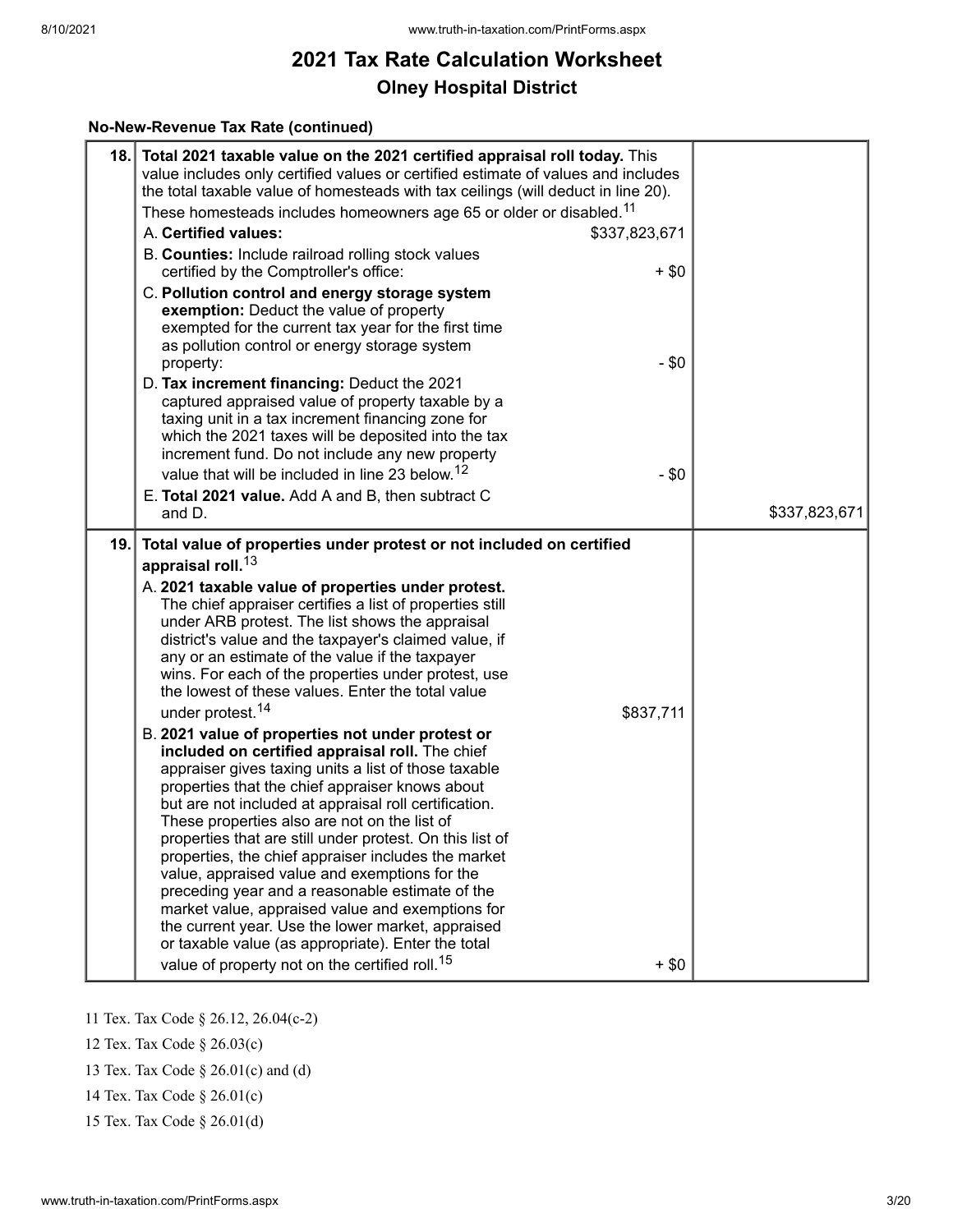#### **No-New-Revenue Tax Rate (concluded)**

| $ $ (cont.) | 19. C. Total value under protest or not certified. Add<br>A and B.                                                                                                                                                                                                                                                                                                                                                                                                                                                                                                                                                                             | \$837,711      |
|-------------|------------------------------------------------------------------------------------------------------------------------------------------------------------------------------------------------------------------------------------------------------------------------------------------------------------------------------------------------------------------------------------------------------------------------------------------------------------------------------------------------------------------------------------------------------------------------------------------------------------------------------------------------|----------------|
|             | 20. 2021 tax ceilings. Counties, cities and junior colleges enter 2021 total taxable<br>value of homesteads with tax ceilings. These include the homesteads of<br>homeowners age 65 or older or disabled. Other taxing units enter "0". If your<br>taxing units adopted the tax ceiling provision in 2020 or a prior year for<br>homeowners age 65 or older or disabled, use this step. <sup>16</sup>                                                                                                                                                                                                                                          | \$0            |
|             | 21. 2021 total taxable value. Add lines 18E and 19C. Subtract line 20. <sup>17</sup>                                                                                                                                                                                                                                                                                                                                                                                                                                                                                                                                                           | \$338,661,382  |
|             | 22. Total 2021 taxable value of properties in territory annexed after January<br>1, 2020. Include both real and personal property. Enter the 2021 value of<br>property in territory annexed. <sup>18</sup>                                                                                                                                                                                                                                                                                                                                                                                                                                     | \$0            |
|             | 23. Total 2021 taxable value of new improvements and new personal property<br>located in new improvements. New means the item was not on the appraisal<br>roll in 2020. An improvement is a building, structure, fixture or fence erected on<br>or affixed to land. New additions to existing improvements may be included if<br>the appraised value can be determined. New personal property in a new<br>improvement must have been brought into the taxing unit after January 1, 2020<br>and be located in a new improvement. New improvements do include property<br>on which a tax abatement agreement has expired for 2021. <sup>19</sup> | \$3,836,490    |
|             | 24. Total adjustments to the 2021 taxable value. Add lines 22 and 23.                                                                                                                                                                                                                                                                                                                                                                                                                                                                                                                                                                          | \$3,836,490    |
|             | 25. Adjusted 2021 taxable value. Subtract line 24 from line 21.                                                                                                                                                                                                                                                                                                                                                                                                                                                                                                                                                                                | \$334,824,892  |
|             | 26. 2021 NNR tax rate. Divide line 17 by line 25 and multiply by \$100. <sup>20</sup>                                                                                                                                                                                                                                                                                                                                                                                                                                                                                                                                                          | \$0.2583/\$100 |
|             | 27. COUNTIES ONLY. Add together the NNR tax rates for each type of tax the<br>county levies. The total is the 2021 county NNR tax rate. <sup>21</sup>                                                                                                                                                                                                                                                                                                                                                                                                                                                                                          | $$$ /\$100     |

- 16 Tex. Tax Code § 26.012(6)(B)
- 17 Tex. Tax Code § 26.012(6)
- 18 Tex. Tax Code § 26.012(17)
- 19 Tex. Tax Code § 26.012(17)
- 20 Tex. Tax Code § 26.04(c)
- 21 Tex. Tax Code § 26.04(d)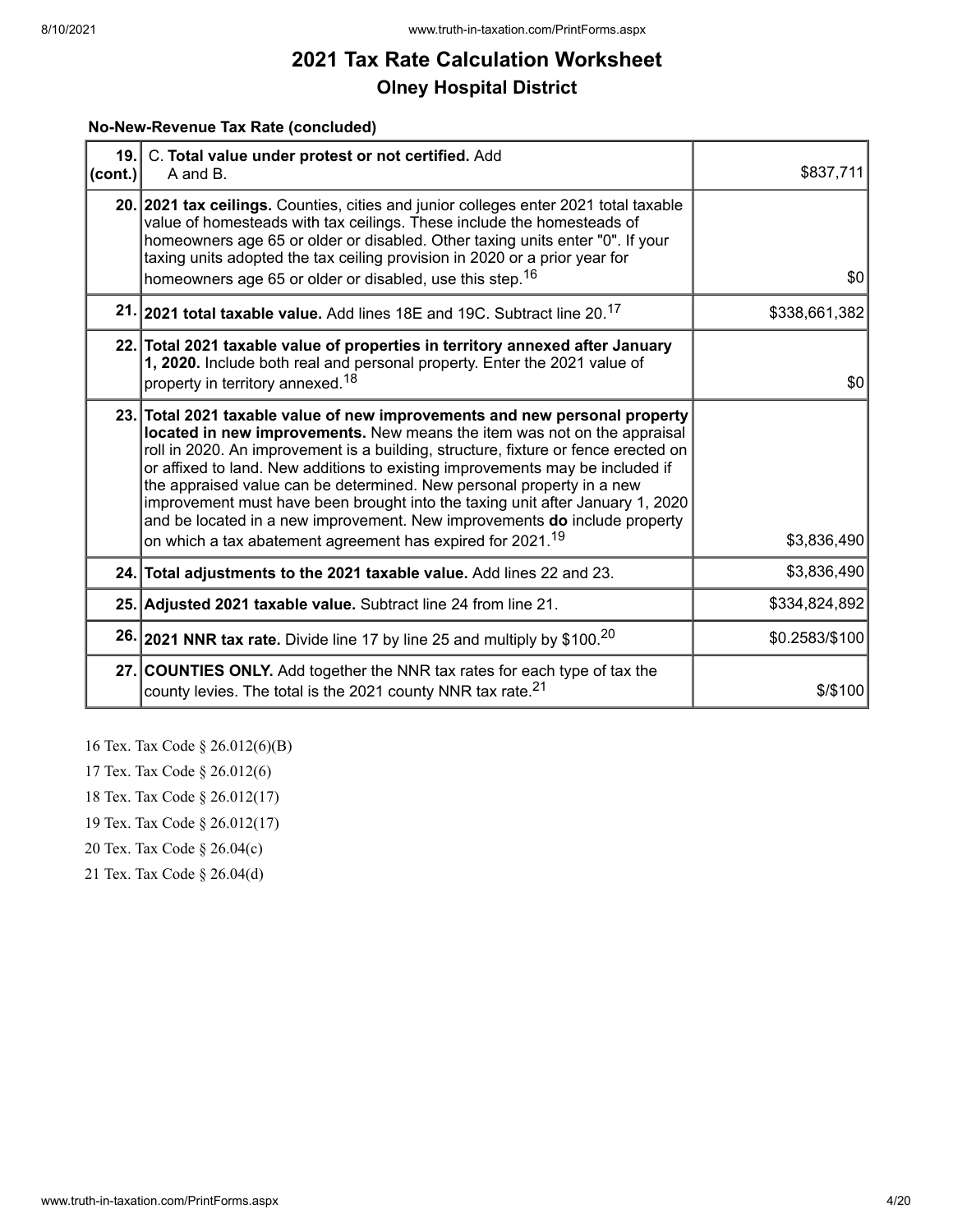#### **Voter-Approval Tax Rate**

The voter-approval tax rate is the highest tax rate that a taxing unit may adopt without holding an election to seek voter approval of the rate. The voter-approval tax rate is split into two separate rates:

- 1. **Maintenance and Operations (M&O) Tax Rate:** The M&O portion is the tax rate that is needed to raise the same amount of taxes that the taxing unit levied in the prior year plus the applicable percentage allowed by law. This rate accounts for such things as salaries, utilities and day-to-day operations.
- 2. **Debt Rate:** The debt rate includes the debt service necessary to pay the taxing unit's debt payments in the coming year. This rate accounts for principal and interest on bonds and other debt secured by property tax revenue.

The voter-approval tax rate for a county is the sum of the voter-approval tax rates calculated for each type of tax the county levies. In most cases the voter-approval tax rate exceeds the no-new-revenue tax rate, but occasionally decreases in a taxing unit's debt service will cause the NNR tax rate to be higher than the voter-approval tax rate.

| 28.12020 M&O tax rate. Enter the 2020 M&O tax rate.                                                                                                                                                                                                                                                                                                                                                                                                                                                                                                                                                                                                                                                                                       | \$0.2500/\$100 |
|-------------------------------------------------------------------------------------------------------------------------------------------------------------------------------------------------------------------------------------------------------------------------------------------------------------------------------------------------------------------------------------------------------------------------------------------------------------------------------------------------------------------------------------------------------------------------------------------------------------------------------------------------------------------------------------------------------------------------------------------|----------------|
| 29. 2020 taxable value, adjusted for actual and potential court-ordered<br>adjustments. Enter the amount in line 8 of the No-New-Revenue Tax Rate<br>Worksheet.                                                                                                                                                                                                                                                                                                                                                                                                                                                                                                                                                                           | \$349,765,827  |
| 30. Total 2020 M&O levy. Multiply line 28 by line 29 and divide by \$100.                                                                                                                                                                                                                                                                                                                                                                                                                                                                                                                                                                                                                                                                 | \$874,414      |
| 31. Adjusted 2020 levy for calculating NNR M&O taxes.<br>A. M&O taxes refunded for years preceding tax<br>year 2020: Enter the amount of M&O taxes<br>refunded in the preceding year for taxes before<br>that year. Types of refunds include court<br>decisions, Tax Code Section 25.25(b) and (c)<br>corrections and Tax Code Section 31.11 payment<br>errors. Do not include refunds for tax year 2020.<br>This line applies only to tax years preceding tax<br>year 2020.<br>$+$ \$1,445<br>B. 2020 taxes in TIF.: Enter the amount of taxes paid<br>into the tax increment fund for a reinvestment<br>zone as agreed by the taxing unit. If the taxing unit<br>has no 2021 captured appraised value in Line<br>18D, enter 0.<br>- \$0 |                |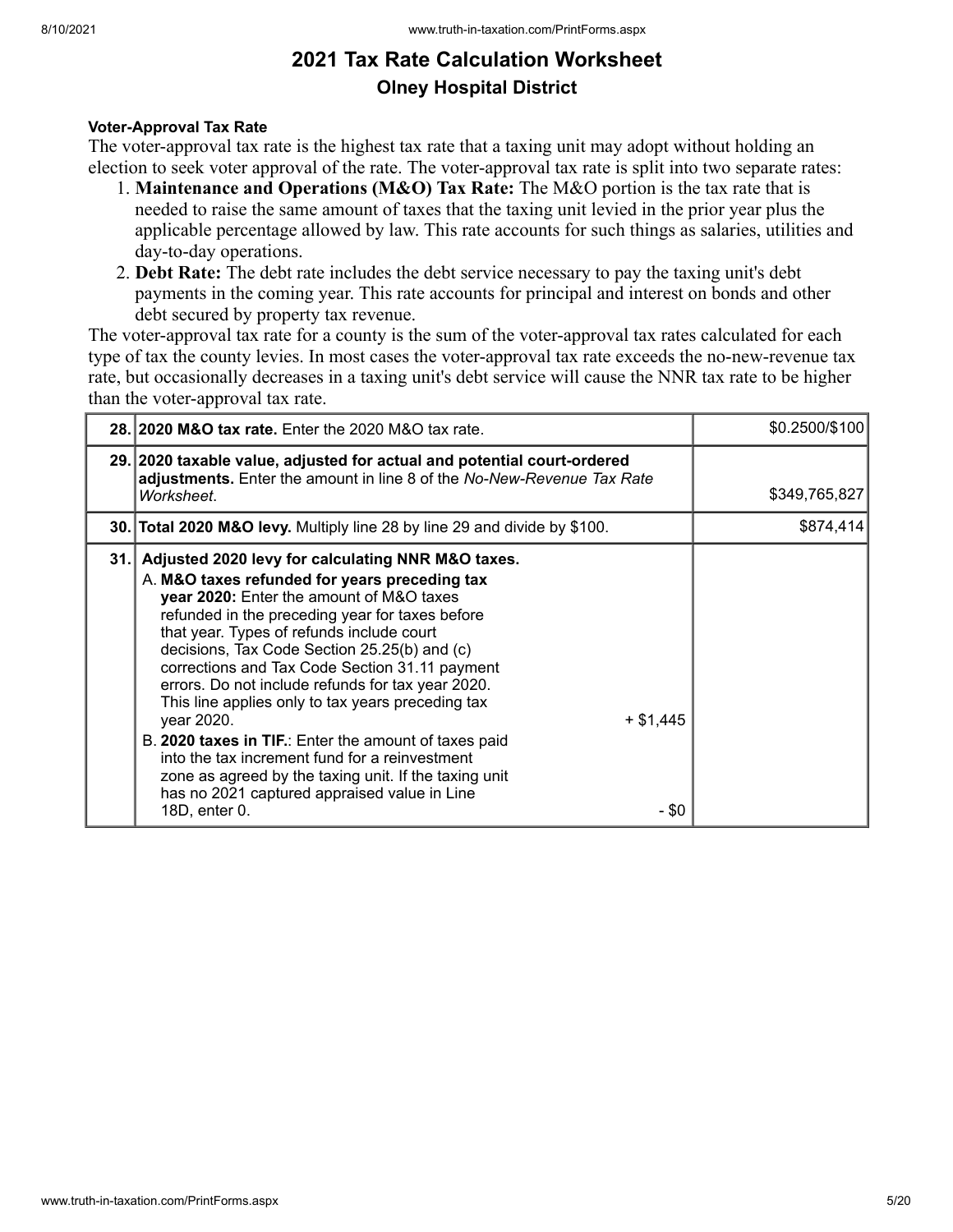#### **Voter-Approval Tax Rate (continued)**

| 31.<br>(cont.) | C. 2020 transferred function.: If discontinuing all of<br>a department, function or activity and transferring<br>it to another taxing unit by written contract, enter<br>the amount spent by the taxing unit discontinuing<br>the function in the 12 months preceding the<br>month of this calculation. If the taxing unit did not<br>operate this function for this 12-month period, use<br>the amount spent in the last full fiscal year in<br>which the taxing unit operated the function. The<br>taxing unit discontinuing the function will subtract<br>this amount in E below. The taxing unit receiving<br>the function will add this amount in E below.<br>$+/-$ \$0<br>Other taxing units enter 0.<br>D. 2020 M&O levy adjustments.: Subtract B from<br>A. For taxing unit with C, subtract if discontinuing<br>\$1,445<br>function and add if receiving function.<br>E. Add line 30 to 31D. | \$875,859      |
|----------------|-------------------------------------------------------------------------------------------------------------------------------------------------------------------------------------------------------------------------------------------------------------------------------------------------------------------------------------------------------------------------------------------------------------------------------------------------------------------------------------------------------------------------------------------------------------------------------------------------------------------------------------------------------------------------------------------------------------------------------------------------------------------------------------------------------------------------------------------------------------------------------------------------------|----------------|
|                | 32. Adjusted 2021 taxable value.<br>Enter the amount in line 25 of the No-New-Revenue Tax Rate Worksheet.                                                                                                                                                                                                                                                                                                                                                                                                                                                                                                                                                                                                                                                                                                                                                                                             | \$334,824,892  |
|                | 33. 2021 NNR M&O rate. (unadjusted)<br>Divide line 31E by line 32 and multiply by \$100.                                                                                                                                                                                                                                                                                                                                                                                                                                                                                                                                                                                                                                                                                                                                                                                                              | \$0.2615/\$100 |
|                | 34. Rate adjustment for state criminal justice mandate. $2^3$<br>A. 2021 state criminal justice mandate. Enter the<br>amount spent by a county in the previous 12<br>months providing for the maintenance and<br>operation cost of keeping inmates in county-paid<br>facilities after they have been sentenced. Do not<br>include any state reimbursement received by the<br>\$0<br>county for the same purpose.<br>B. 2020 criminal justice mandate. Enter the<br>amount spent by a county in the 12 months prior<br>to the previous 12 months providing for the<br>maintenance and operation cost of keeping<br>inmates in county-paid facilities after they have                                                                                                                                                                                                                                   |                |
|                | been sentenced. Do not include any state<br>reimbursement received by the county for the<br>same purpose. Enter zero if this is the first time<br>\$0<br>the mandate applies.<br>C. Subtract B from A and divide by line 32 and<br>\$0/\$100<br>multiply by \$100.<br>D. Enter the rate calculated in C. If not applicable,<br>enter 0.                                                                                                                                                                                                                                                                                                                                                                                                                                                                                                                                                               | \$0/\$100      |

22 [Reserved for expansion]

23 Tex. Tax Code § 26.044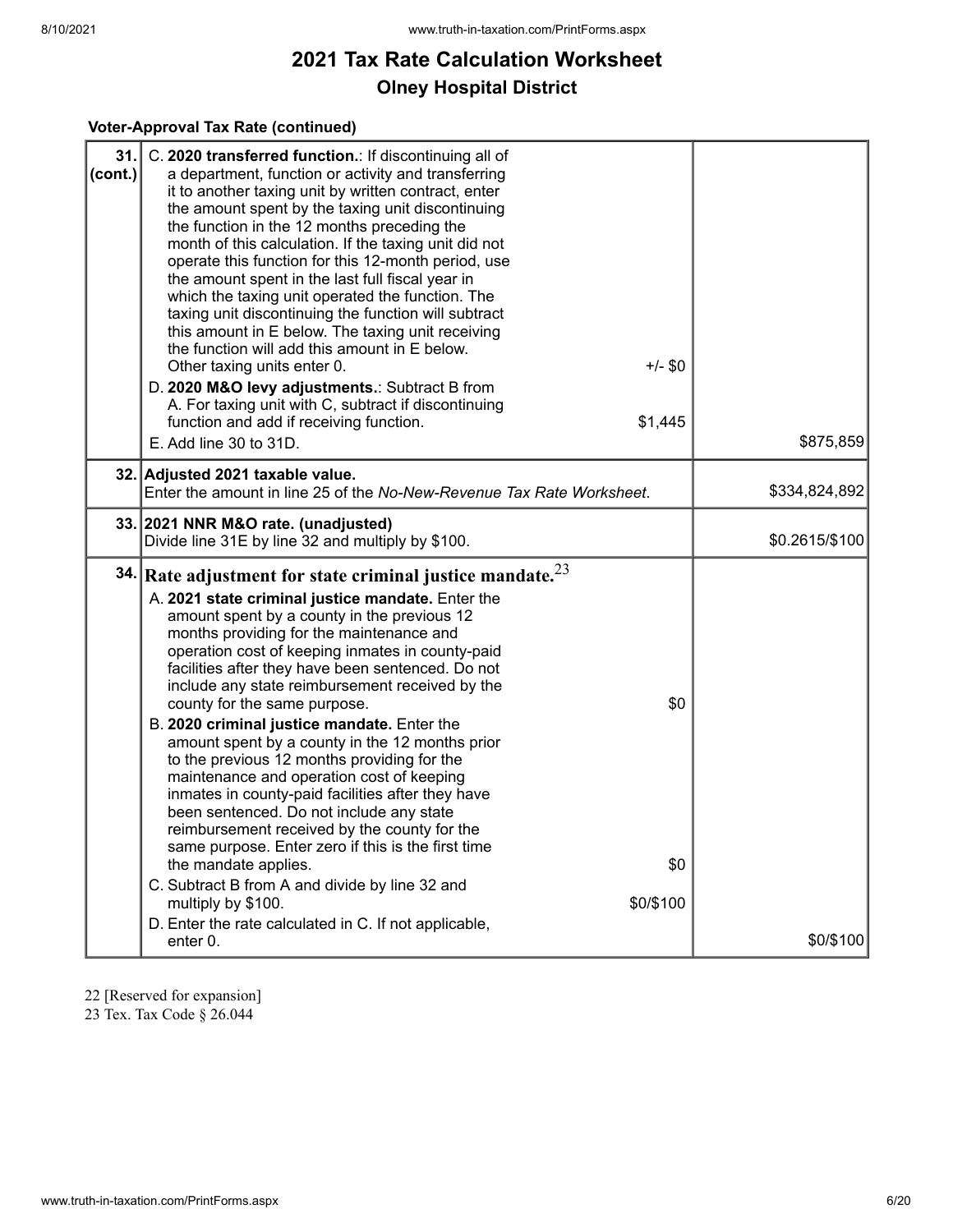#### **Voter-Approval Tax Rate (continued)**

| 35. | Rate adjustment for indigent health care expenditures. <sup>24</sup>                                   |           |
|-----|--------------------------------------------------------------------------------------------------------|-----------|
|     | A. 2021 indigent health care expenditures. Enter                                                       |           |
|     | the amount paid by a taxing unit providing for the                                                     |           |
|     | maintenance and operation cost of providing<br>indigent health care for the period beginning on        |           |
|     | July 1, 2020 and ending on June 30, 2021, less                                                         |           |
|     | any state assistance received for the same                                                             |           |
|     | \$0<br>purpose.                                                                                        |           |
|     | B. 2020 indigent health care expenditures. Enter<br>the amount paid by a taxing unit providing for the |           |
|     | maintenance and operation cost of providing                                                            |           |
|     | indigent health care for the period beginning on                                                       |           |
|     | July 1, 2019 and ending on June 30, 2020, less                                                         |           |
|     | any state assistance received for the same<br>\$0<br>purpose.                                          |           |
|     | C. Subtract B from A and divide by line 32 and                                                         |           |
|     | \$0/\$100<br>multiply by \$100.                                                                        |           |
|     | D. Enter the rate calculated in C. If not applicable,                                                  |           |
|     | enter 0.                                                                                               | \$0/\$100 |
|     | 36. Rate adjustment for county indigent defense compensation. $25$                                     |           |
|     | A. 2021 indigent defense compensation                                                                  |           |
|     | expenditures. Enter the amount paid by a county                                                        |           |
|     | to provide appointed counsel for indigent<br>individuals for the period beginning on July 1,           |           |
|     | 2020 and ending on June 30, 2021, less any state                                                       |           |
|     | grants received by the county for the same                                                             |           |
|     | \$0<br>purpose.                                                                                        |           |
|     | B. 2020 indigent defense compensation<br>expenditures. Enter the amount paid by a county               |           |
|     | to provide appointed counsel for indigent                                                              |           |
|     | individuals for the period beginning on July 1,                                                        |           |
|     | 2019 and ending on June 30, 2020, less any state<br>grants received by the county for the same         |           |
|     | \$0<br>purpose.                                                                                        |           |
|     | C. Subtract B from A and divide by line 32 and                                                         |           |
|     | multiply by \$100.<br>\$0/\$100                                                                        |           |
|     | D. Multiply B by 0.05 and divide by line 32 and                                                        |           |
|     | multiply by \$100.<br>\$0/\$100                                                                        |           |
|     | E. Enter the lessor of C and D. If not applicable,<br>enter 0.                                         | \$0/\$100 |
|     |                                                                                                        |           |

24 Tex. Tax Code § 26.0442

25 Tex. Tax Code § 26.0442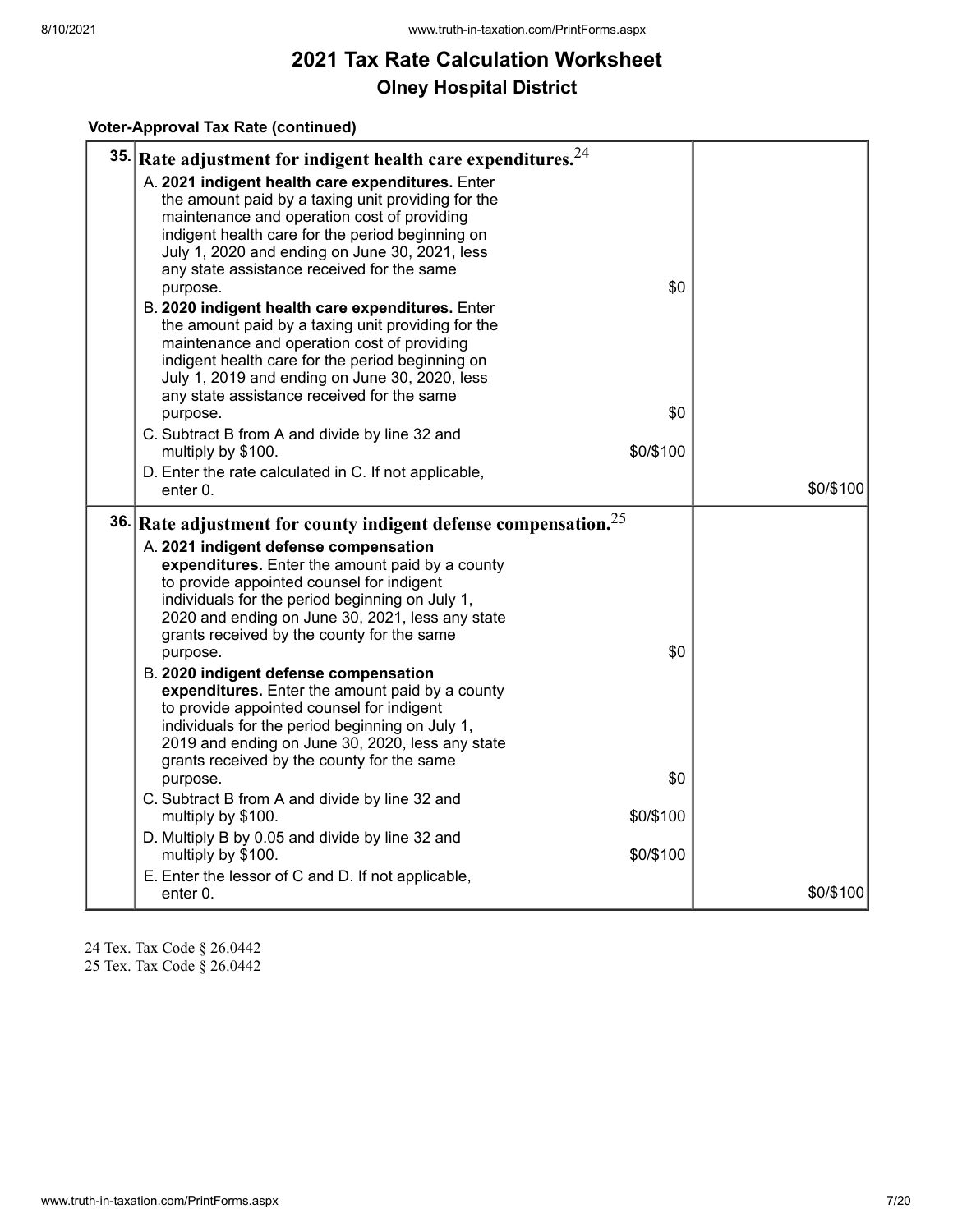### **Voter-Approval Tax Rate (continued)**

| A. 2021 eligible county hospital expenditures.<br>Enter the amount paid by the county or<br>municipality to maintain and operate an eligible<br>county hospital for the period beginning on July 1,<br>2020 and ending on June 30, 2021<br>\$0<br>B. 2020 eligible county hospital expenditures.<br>Enter the amount paid by the county or<br>municipality to maintain and operate an eligible<br>county hospital for the period beginning on July 1,<br>2019 and ending on June 30, 2020.<br>\$0<br>C. Subtract B from A and divide by line 32 and<br>\$0/\$100<br>multiply by \$100.<br>D. Multiply B by 0.08 and divide by line 32 and<br>\$0/\$100<br>multiply by \$100.<br>E. Enter the lessor of C and D, if applicable. If not<br>\$0/\$100<br>applicable, enter 0.<br>38. Rate adjustment for defunding municipality. This adjustment only<br>applies to a municipality that is considered to be a defunding<br>municipality for the current tax year under Chapter 109, Local<br>Government Code. Chapter 109, Local Government Code only applies to<br>municipalities with a population of more than 250,000 and includes a<br>written determination by the Office of the Governor. See Tax Code<br>26.0444 for more information.<br>A. Amount appropriated for public safety in 2020.<br>Enter the amount of money appropriated for<br>public safety in the budget adopted by the<br>municipality for the preceding fiscal year.<br>\$0<br>B. Expenditures for public safety in 2020. Enter<br>the amount of money spent by the municipality for<br>public safety during the preceding fiscal year.<br>\$0<br>C. Subtract B from A and divide by line 32 and<br>\$0/\$100<br>multiply by \$100.<br>D. Enter the rate calculated in C. If not applicable,<br>\$0/\$100<br>enter 0.<br>39. Adjusted 2021 NNR M&O rate.<br>\$0.2615/\$100<br>Add lines 33, 34D, 35D, 36E, and 37E. Subtract line 38D. | 37. Rate adjustment for county hospital expenditures. $26$ |  |
|---------------------------------------------------------------------------------------------------------------------------------------------------------------------------------------------------------------------------------------------------------------------------------------------------------------------------------------------------------------------------------------------------------------------------------------------------------------------------------------------------------------------------------------------------------------------------------------------------------------------------------------------------------------------------------------------------------------------------------------------------------------------------------------------------------------------------------------------------------------------------------------------------------------------------------------------------------------------------------------------------------------------------------------------------------------------------------------------------------------------------------------------------------------------------------------------------------------------------------------------------------------------------------------------------------------------------------------------------------------------------------------------------------------------------------------------------------------------------------------------------------------------------------------------------------------------------------------------------------------------------------------------------------------------------------------------------------------------------------------------------------------------------------------------------------------------------------------------------------------------------------------------------------------|------------------------------------------------------------|--|
|                                                                                                                                                                                                                                                                                                                                                                                                                                                                                                                                                                                                                                                                                                                                                                                                                                                                                                                                                                                                                                                                                                                                                                                                                                                                                                                                                                                                                                                                                                                                                                                                                                                                                                                                                                                                                                                                                                               |                                                            |  |
|                                                                                                                                                                                                                                                                                                                                                                                                                                                                                                                                                                                                                                                                                                                                                                                                                                                                                                                                                                                                                                                                                                                                                                                                                                                                                                                                                                                                                                                                                                                                                                                                                                                                                                                                                                                                                                                                                                               |                                                            |  |
|                                                                                                                                                                                                                                                                                                                                                                                                                                                                                                                                                                                                                                                                                                                                                                                                                                                                                                                                                                                                                                                                                                                                                                                                                                                                                                                                                                                                                                                                                                                                                                                                                                                                                                                                                                                                                                                                                                               |                                                            |  |
|                                                                                                                                                                                                                                                                                                                                                                                                                                                                                                                                                                                                                                                                                                                                                                                                                                                                                                                                                                                                                                                                                                                                                                                                                                                                                                                                                                                                                                                                                                                                                                                                                                                                                                                                                                                                                                                                                                               |                                                            |  |
|                                                                                                                                                                                                                                                                                                                                                                                                                                                                                                                                                                                                                                                                                                                                                                                                                                                                                                                                                                                                                                                                                                                                                                                                                                                                                                                                                                                                                                                                                                                                                                                                                                                                                                                                                                                                                                                                                                               |                                                            |  |
|                                                                                                                                                                                                                                                                                                                                                                                                                                                                                                                                                                                                                                                                                                                                                                                                                                                                                                                                                                                                                                                                                                                                                                                                                                                                                                                                                                                                                                                                                                                                                                                                                                                                                                                                                                                                                                                                                                               |                                                            |  |

26 Tex. Tax Code § 26.0443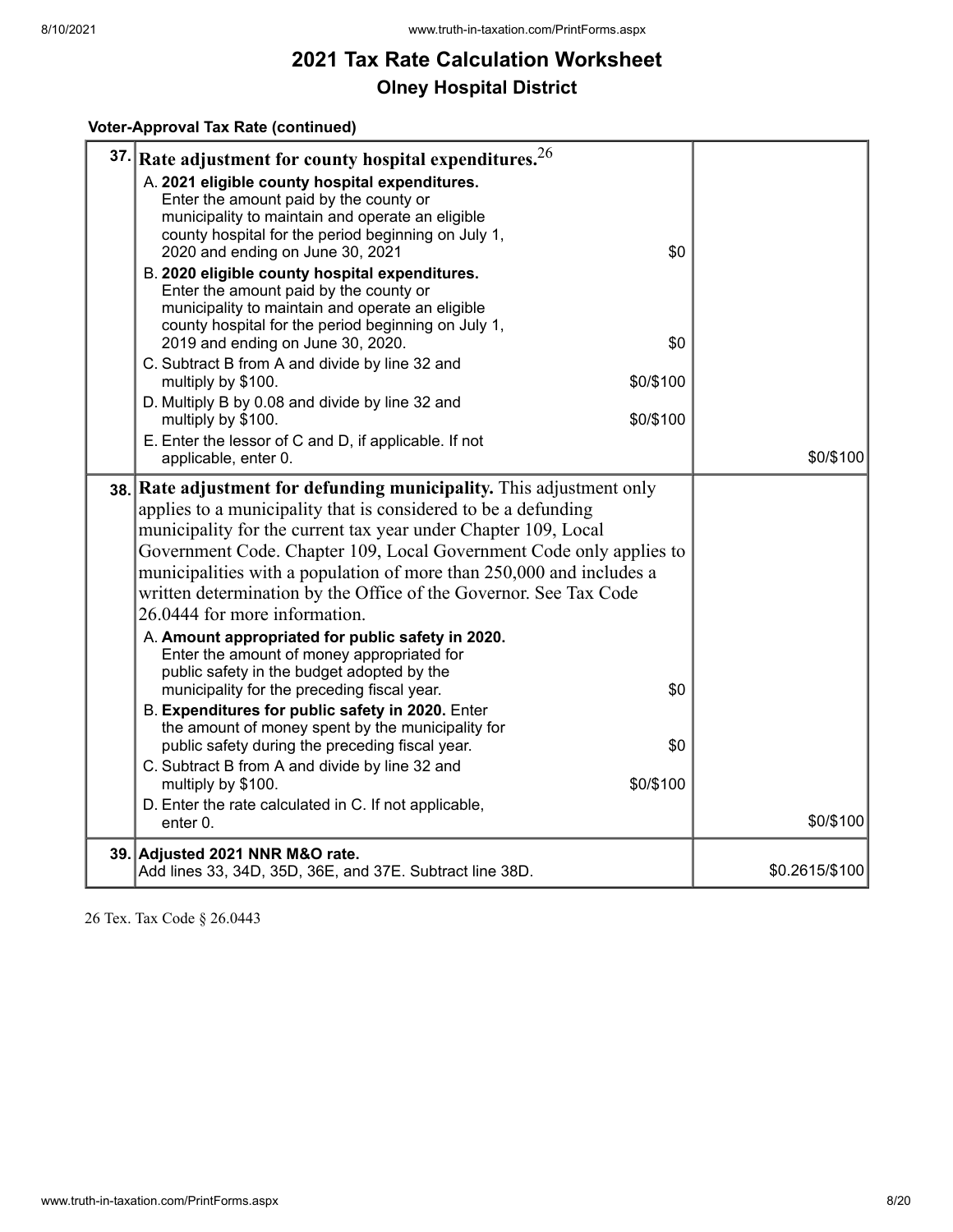### **Voter-Approval Tax Rate (continued)**

| 40. Adjustment for 2020 sales tax specifically to reduce property values.<br>Cities, counties and hospital districts that collected and spent additional<br>sales tax on M&O expenses in 2020 should complete this line. These<br>entities will deduct the sales tax gain rate for 2021 in Section 3. Other<br>taxing units, enter zero.<br>A. Enter the amount of additional sales tax collected<br>and spent on M&O expenses in 2020, if any.<br>Counties must exclude any amount that was                                                                                                                                                                                                                                                                                                                                         |                |
|--------------------------------------------------------------------------------------------------------------------------------------------------------------------------------------------------------------------------------------------------------------------------------------------------------------------------------------------------------------------------------------------------------------------------------------------------------------------------------------------------------------------------------------------------------------------------------------------------------------------------------------------------------------------------------------------------------------------------------------------------------------------------------------------------------------------------------------|----------------|
| spent for economic development grants from the<br>amount of sales tax spent.<br>\$0                                                                                                                                                                                                                                                                                                                                                                                                                                                                                                                                                                                                                                                                                                                                                  |                |
| \$0/\$100<br>B. Divide line 40A by line 32 and multiply by \$100.<br>C. Add Line 40B to Line 39.                                                                                                                                                                                                                                                                                                                                                                                                                                                                                                                                                                                                                                                                                                                                     | \$0.2615/\$100 |
| 41. 2021 voter-approval M&O rate. Enter the rate as calculated by the appropriate<br>scenario below.<br>Special Taxing Unit. If the taxing unit qualifies as<br>a special taxing unit, multiply line 40C by 1.08.<br>Other Taxing Unit. If the taxing unit does not<br>qualify as a special taxing unit, multiply Line 40C<br>by 1.035                                                                                                                                                                                                                                                                                                                                                                                                                                                                                               | \$0.2706/\$100 |
| D41. Disaster Line 41 (D41): 2021 voter-approval M&O rate for taxing unit<br>affected by disaster declaration. If the taxing unit is located in an area<br>declared a disaster area and at least one person is granted an exemption under<br>Tax Code Section 11.35 for property located in the taxing unit, the governing<br>body may direct the person calculating the voter-approval tax rate to calculate in<br>the manner provided for a special taxing unit. The taxing unit shall continue to<br>calculate the voter-approval tax rate in this manner until the earlier of<br>1) the first year in which total taxable value on the certified appraisal roll<br>exceeds the total taxable value of the tax year in which the disaster occurred, or<br>2) the third tax year after the tax year in which the disaster occurred |                |
| If the taxing unit qualifies under this scenario, multiply Line 40C by 1.08. <sup>27</sup> If the<br>taxing unit does not qualify, do not complete Disaster Line 41 (Line D41).                                                                                                                                                                                                                                                                                                                                                                                                                                                                                                                                                                                                                                                      | \$0/\$100      |

27 Tex. Tax Code § 26.042(a)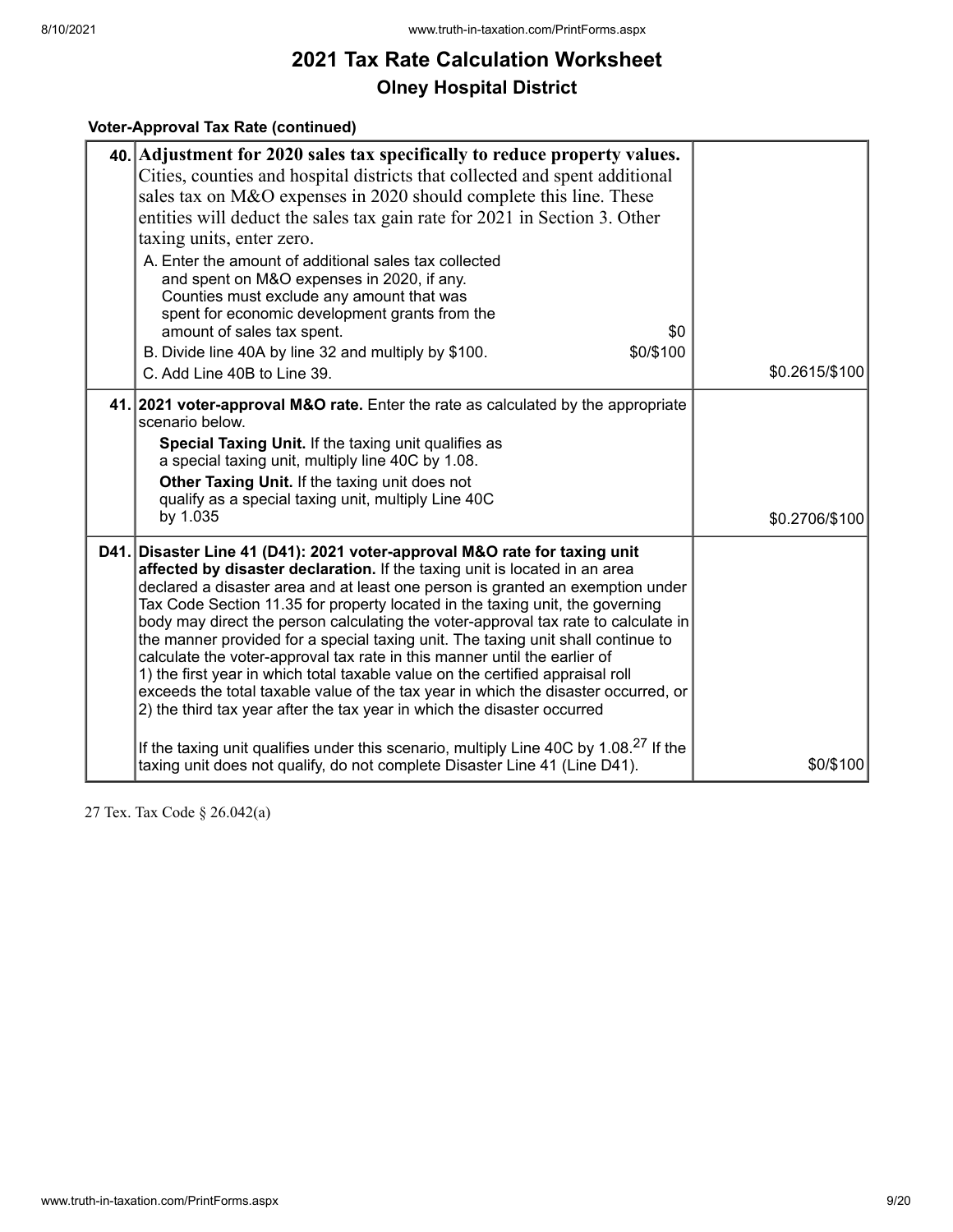#### **Voter-Approval Tax Rate (continued)**

| 42. Total 2021 debt to be paid with property taxes and additional sales tax<br>revenue. Debt means the interest and principal that will be paid on debts<br>that:<br>(1) are paid by property taxes,<br>(2) are secured by property taxes,<br>(3) are scheduled for payment over a period longer than one year, and<br>(4) are not classified in the taxing unit's budget as M&O expenses.<br>A: Debt also includes contractual payments to other<br>taxing units that have incurred debts on behalf of this<br>taxing unit, if those debts meet the four conditions<br>above. Include only amounts that will be paid from<br>property tax revenue. Do not include appraisal<br>district budget payments. If the governing body of a<br>taxing unit authorized or agreed to authorize a bond,<br>warrant, certificate of obligation, or other evidence of<br>indebtedness on or after Sept. 1, 2021, verify if it<br>meets the amended definition of debt before<br>including it here. <sup>28</sup><br>Enter debt amount.<br>B: Subtract unencumbered fund amount used to<br>reduce total debt. | \$0<br>$-50$         |           |
|--------------------------------------------------------------------------------------------------------------------------------------------------------------------------------------------------------------------------------------------------------------------------------------------------------------------------------------------------------------------------------------------------------------------------------------------------------------------------------------------------------------------------------------------------------------------------------------------------------------------------------------------------------------------------------------------------------------------------------------------------------------------------------------------------------------------------------------------------------------------------------------------------------------------------------------------------------------------------------------------------------------------------------------------------------------------------------------------------|----------------------|-----------|
| C: Subtract certified amount spent from sales tax to                                                                                                                                                                                                                                                                                                                                                                                                                                                                                                                                                                                                                                                                                                                                                                                                                                                                                                                                                                                                                                             | $-50$                |           |
| reduce debt (enter zero if none).<br>D: Subtract amount paid from other resources.                                                                                                                                                                                                                                                                                                                                                                                                                                                                                                                                                                                                                                                                                                                                                                                                                                                                                                                                                                                                               | $-\$0$               |           |
| E: Adjusted debt. Subtract B, C and D from A.                                                                                                                                                                                                                                                                                                                                                                                                                                                                                                                                                                                                                                                                                                                                                                                                                                                                                                                                                                                                                                                    |                      | 30        |
| 43. Certified 2020 excess debt collections. Enter the amount certified by the<br>collector. <sup>29</sup>                                                                                                                                                                                                                                                                                                                                                                                                                                                                                                                                                                                                                                                                                                                                                                                                                                                                                                                                                                                        |                      | 30        |
| 44. Adjusted 2021 debt. Subtract line 43 from line 42E.                                                                                                                                                                                                                                                                                                                                                                                                                                                                                                                                                                                                                                                                                                                                                                                                                                                                                                                                                                                                                                          |                      | \$0       |
| 45. 2021 anticipated collection rate.                                                                                                                                                                                                                                                                                                                                                                                                                                                                                                                                                                                                                                                                                                                                                                                                                                                                                                                                                                                                                                                            |                      |           |
| A. Enter the 2021 anticipated collection rate                                                                                                                                                                                                                                                                                                                                                                                                                                                                                                                                                                                                                                                                                                                                                                                                                                                                                                                                                                                                                                                    |                      |           |
| certified by the collector. <sup>30</sup>                                                                                                                                                                                                                                                                                                                                                                                                                                                                                                                                                                                                                                                                                                                                                                                                                                                                                                                                                                                                                                                        | 100.0000%            |           |
| B. Enter the 2020 actual collection rate.                                                                                                                                                                                                                                                                                                                                                                                                                                                                                                                                                                                                                                                                                                                                                                                                                                                                                                                                                                                                                                                        | 97.9900%             |           |
| C. Enter the 2019 actual collection rate.<br>D. Enter the 2018 actual collection rate.                                                                                                                                                                                                                                                                                                                                                                                                                                                                                                                                                                                                                                                                                                                                                                                                                                                                                                                                                                                                           | 93.4000%<br>97.6500% |           |
| E. If the anticipated collection rate in A is lower than<br>actual collection rates in B, C and D, enter the<br>lowest collection rate from B, C and D. If the<br>anticipated rate in A is higher than at least one of<br>the rates in the prior three years, enter the rate<br>from A. Note that the rate can be greater than                                                                                                                                                                                                                                                                                                                                                                                                                                                                                                                                                                                                                                                                                                                                                                   |                      |           |
| 100%. 31                                                                                                                                                                                                                                                                                                                                                                                                                                                                                                                                                                                                                                                                                                                                                                                                                                                                                                                                                                                                                                                                                         |                      | 100.0000% |

28 Tex. Tax Code § 26.012(7)

29 Tex. Tax Code § 26.012(10) and 16.04(b)

30 Tex. Tax Code § 26.04(b)

31 Tex. Tax Code § 26.04(h),(h-1) and (h-2)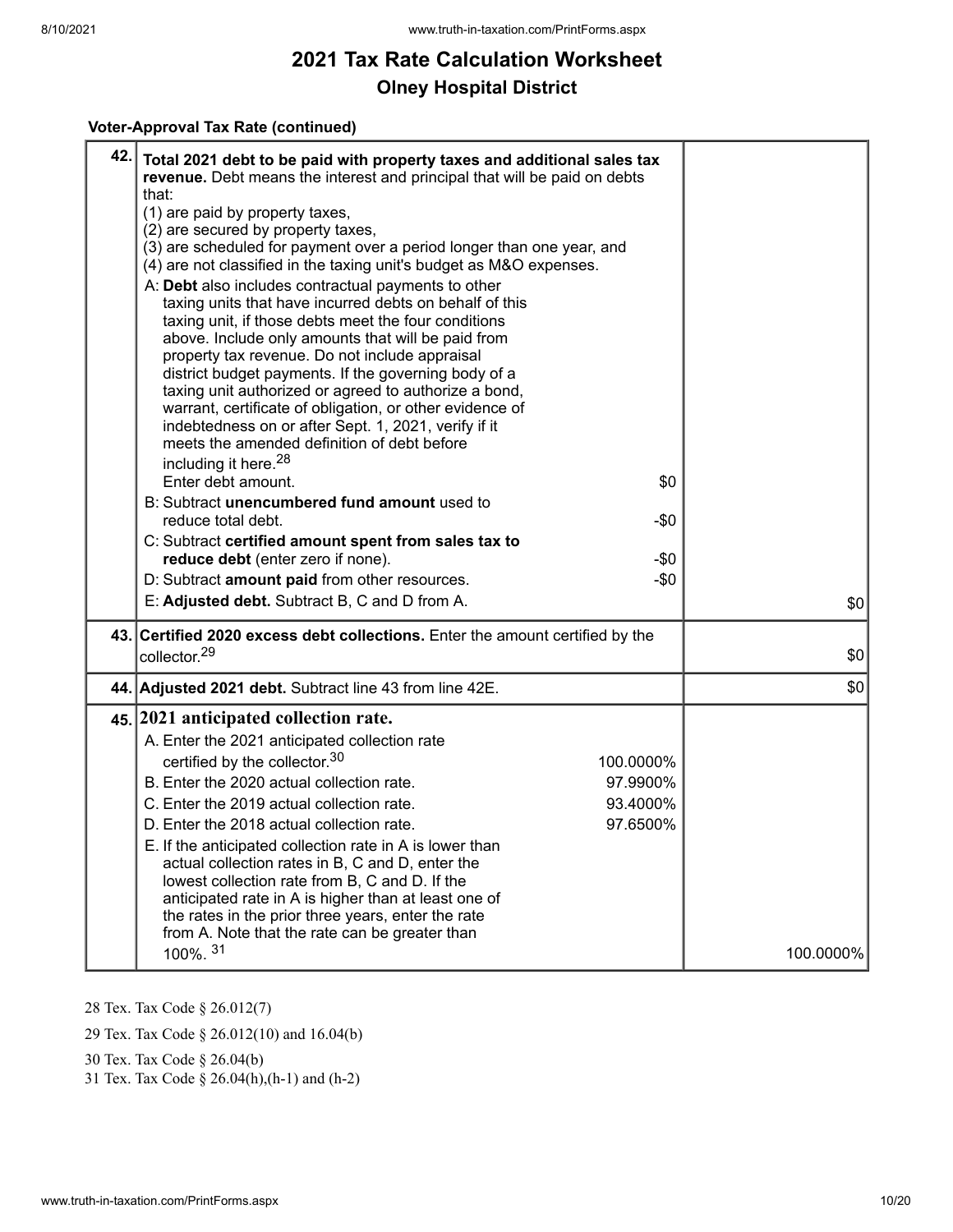#### **Voter-Approval Tax Rate (concluded)**

| 46. 2021 debt adjusted for collections. Divide line 44 by line 45E.                                                                                                                                                                                                                  | \$0            |
|--------------------------------------------------------------------------------------------------------------------------------------------------------------------------------------------------------------------------------------------------------------------------------------|----------------|
| 47. 2021 total taxable value. Enter the amount on line 21 of the No-New-Revenue<br>Tax Rate Worksheet.                                                                                                                                                                               | \$338,661,382  |
| 48. 2021 debt rate. Divide line 46 by line 47 and multiply by \$100.                                                                                                                                                                                                                 | \$0/\$100      |
| 49. 2021 voter-approval tax rate. Add lines 41 and 48.                                                                                                                                                                                                                               | \$0.2706/\$100 |
| D49. Disaster Line 49 (D49): 2021 voter-approval tax rate for taxing unit affected<br>by disaster declaration. Complete this line if the taxing unit calculated the<br>voter-approval tax rate in the manner provided for a special taxing unit on Line<br>D41. Add Line D41 and 48. | \$0/\$100      |
| 50. COUNTIES ONLY. Add together the voter-approval tax rates for each type of<br>tax the county levies. The total is the 2021 county voter-approval tax rate.                                                                                                                        | \$/\$100       |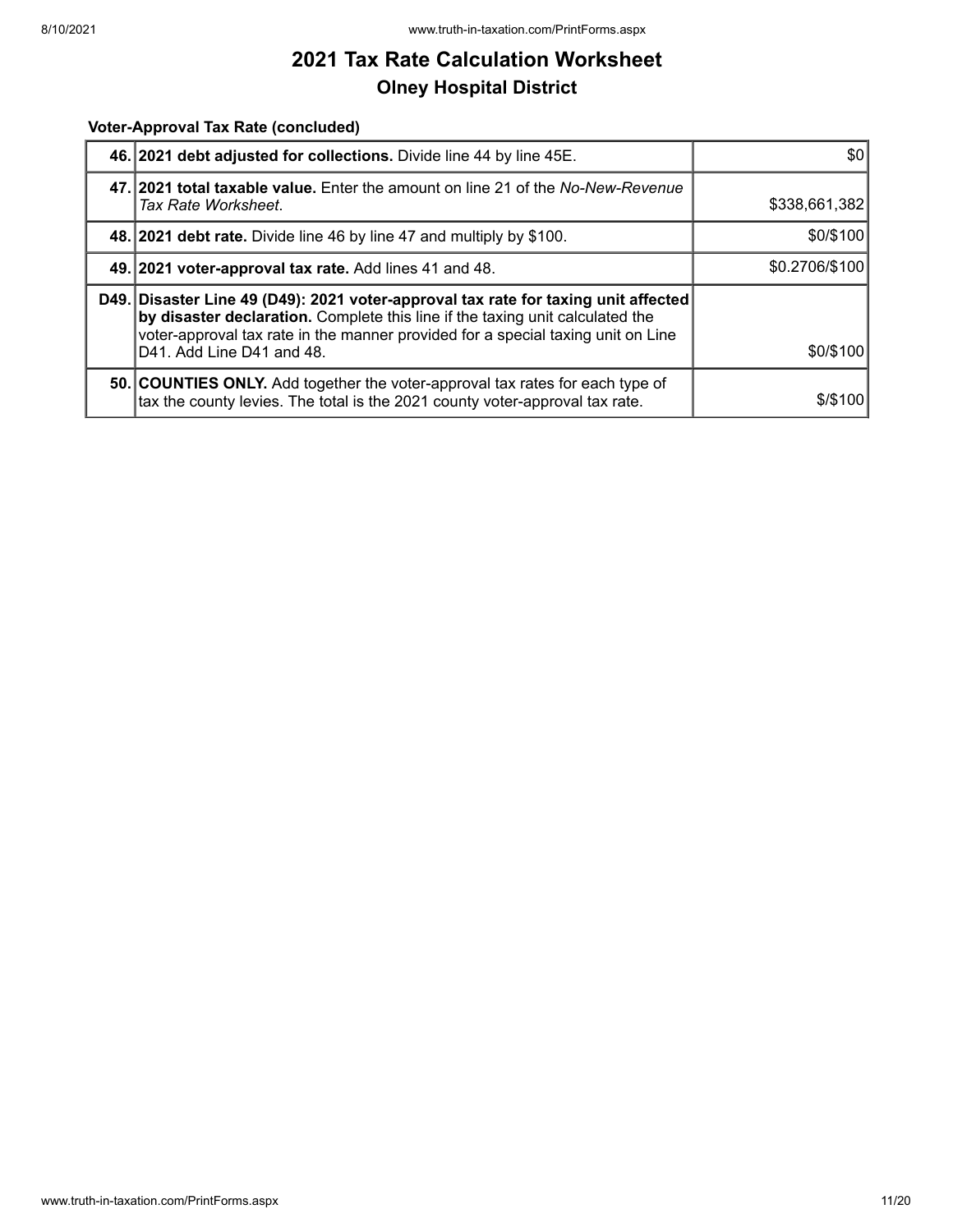### **NNR Tax Rate and Voter-Approval Tax Rate Adjustments for Additional Sales Tax to Reduce Property Taxes**

Cities, counties and hospital districts may levy a sales tax specifically to reduce property taxes. Local voters by election must approve imposing or abolishing the additional sales tax. If approved, the taxing unit must reduce its NNR and voter-approval tax rates to offset the expected sales tax revenue. This section should only be completed by a county, city or hospital district that is required to adjust its NNR tax rate and/or voter-approval tax rate because it adopted the additional sales tax.

| 51. Taxable Sales. For taxing units that adopted the sales tax in November 2020 or<br>May 2021, enter the Comptroller's estimate of taxable sales for the previous<br>four quarters. <sup>32</sup> Estimates of taxable sales may be obtained through the<br>Comptroller's Allocation Historical Summary webpage. Taxing units that<br>adopted the sales tax before November 2020, skip this line. | \$0            |
|----------------------------------------------------------------------------------------------------------------------------------------------------------------------------------------------------------------------------------------------------------------------------------------------------------------------------------------------------------------------------------------------------|----------------|
| 52. Estimated sales tax revenue. Counties exclude any amount that is or will be<br>spent for economic development grants from the amount of estimated sales tax<br>revenue. <sup>33</sup>                                                                                                                                                                                                          |                |
| Taxing units that adopted the sales tax in November 2020 or in May 2021.<br>Multiply the amount on Line 51 by the sales tax rate (.01, .005, or .0025, as<br>applicable) and multiply the result by .95. $34$                                                                                                                                                                                      |                |
| $-OR-$                                                                                                                                                                                                                                                                                                                                                                                             |                |
| Taxing units that adopted the sales tax before November 2020. Enter the<br>sales tax revenue for the previous four quarters. Do not multiply by .95.                                                                                                                                                                                                                                               | \$0            |
| 53. 2021 total taxable value. Enter the amount from line 21 of the No-New-<br>Revenue Tax Rate Worksheet.                                                                                                                                                                                                                                                                                          | \$338,661,382  |
| 54. Sales tax adjustment rate. Divide line 52 by line 53 and multiply by \$100.                                                                                                                                                                                                                                                                                                                    | \$0/\$100      |
| 55. 2021 NNR tax rate, unadjusted for sales tax. <sup>35</sup> Enter the rate from line 26 or<br>27, as applicable, on the No-New-Revenue Tax Rate Worksheet.                                                                                                                                                                                                                                      | \$0.2583/\$100 |
| 56. 2021 NNR tax rate, adjusted for sales tax.                                                                                                                                                                                                                                                                                                                                                     |                |
| Taxing units that adopted the sales tax in November 2020 or in May 2021.<br>Subtract line 54 from line 55. Skip to line 57 if you adopted the additional<br>sales tax before November 2020.                                                                                                                                                                                                        | \$0.2583/\$100 |
| 57. 2021 voter-approval tax rate, unadjusted for sales tax. <sup>36</sup> Enter the rate from<br>line 49, line D49 (disaster) or line 50 (counties), as applicable, of the Voter-<br>Approval Tax Rate Worksheet.                                                                                                                                                                                  | \$0.2706/\$100 |
| 58. 2021 voter-approval tax rate, adjusted for sales tax. Subtract line 54 from<br>line 57.                                                                                                                                                                                                                                                                                                        | \$0.2706/\$100 |

- 32 Tex. Tax Code § 26.041(d)
- 33 Tex. Tax Code § 26.041(i)
- 34 Tex. Tax Code § 26.041(d)
- 35 Tex. Tax Code § 26.04(c)
- 36 Tex. Tax Code § 26.04(c)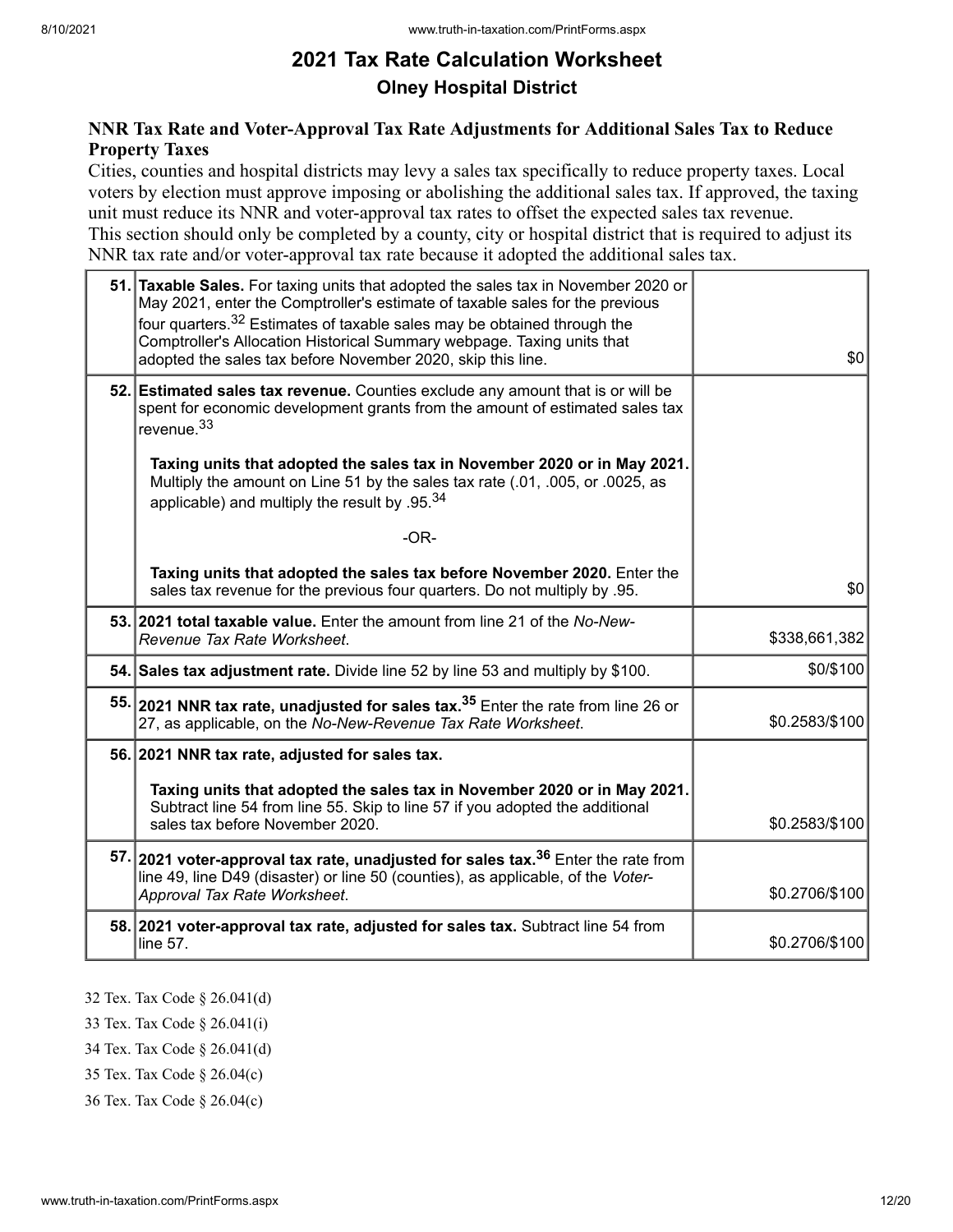#### **Voter-Approval Rate Adjustment for Pollution Control**

A taxing unit may raise its rate for M&O funds used to pay for a facility, device or method for the control of air, water or land pollution. This includes any land, structure, building, installation, excavation, machinery, equipment or device that is used, constructed, acquired or installed wholly or partly to meet or exceed pollution control requirements. The taxing unit's expenses are those necessary to meet the requirements of a permit issued by the Texas Commission on Environmental Quality (TCEQ). The taxing unit must provide the tax assessor with a copy of the TCEQ letter of determination that states the portion of the cost of the installation for pollution control.

This section should only be completed by a taxing unit that uses M&O funds to pay for a facility, device or method for the control of air, water or land pollution.

| 59. Certified expenses from the Texas Commission on Environmental Quality<br><b>(TCEQ).</b> Enter the amount certified in the determination letter from TCEQ. <sup>37</sup><br>The taxing unit shall provide its tax assessor-collector with a copy of the letter. $38$ | \$0            |
|-------------------------------------------------------------------------------------------------------------------------------------------------------------------------------------------------------------------------------------------------------------------------|----------------|
| 60. 2021 total taxable value. Enter the amount from line 21 of the No-New-<br>Revenue Tax Rate Worksheet.                                                                                                                                                               | \$338,661,382  |
| 61. Additional rate for pollution control. Divide line 59 by line 60 and multiply by<br>100.                                                                                                                                                                            | \$0/\$100      |
| 62. 2021 voter-approval tax rate, adjusted for pollution control. Add line 61 to<br>one of the following lines (as applicable): line 49, line D49 (disaster), line 50<br>(counties) or line 58 (taxing units with the additional sales tax).                            | \$0.2706/\$100 |

37 Tex. Tax Code § 26.045(d)

38 Tex. Tax Code § 26.045(i)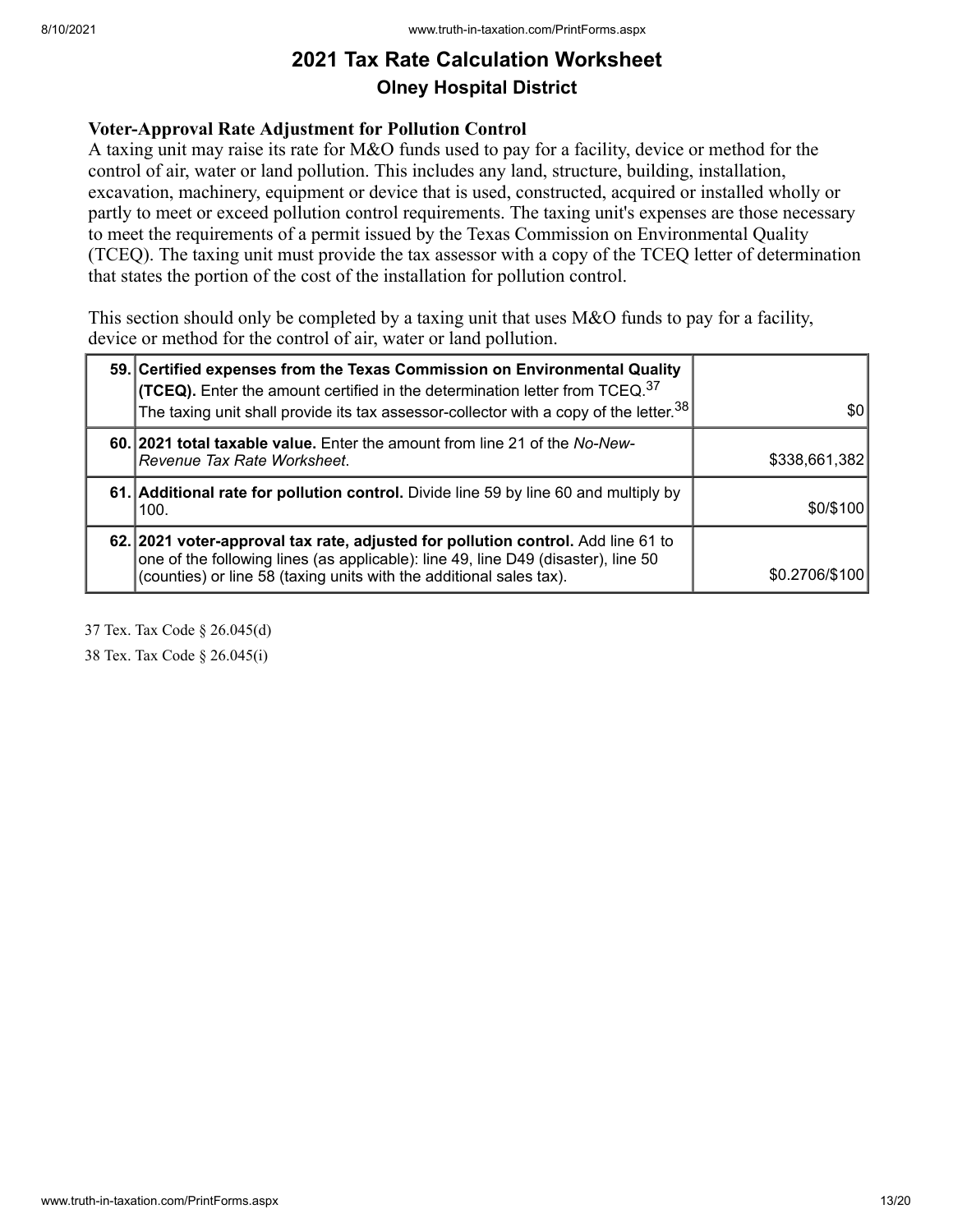### **De Minimis Rate**

The de minimis rate is the rate equal to the sum of the no-new-revenue maintenance and operations rate, the rate that will raise \$500,000, and the current debt rate for a taxing unit. <sup>44</sup>

This section should only be completed by a taxing unit that is a municipality of less than 30,000 or a taxing unit that does not meet the definition of a special taxing unit. <sup>45</sup>

| 68. Adjusted 2021 NNR M&O tax rate. Enter the rate from line 39 of the Voter-<br>Approval Tax Rate Worksheet. | \$0.2615/\$100 |
|---------------------------------------------------------------------------------------------------------------|----------------|
| 69. 2021 total taxable value. Enter the amount from line 21 of the No-New-<br>Revenue Tax Rate Worksheet.     | \$338,661,382  |
| 70. Rate necessary to impose \$500,000 in taxes. Divide \$500,000 by line 69 and<br>multiply by \$100.        | \$0.1476/\$100 |
| 71. 2021 debt rate. Enter the rate from line 48 of the <i>Voter-Approval Tax Rate</i><br>Worksheet.           | \$0/\$100      |
| 72. De minimis rate. Add lines 68,70, and 71.                                                                 | \$0.4091/\$100 |

44 Tex. Tax Code § 26.012(8-a)

45 Tex. Tax Code § 26.063(a)(1)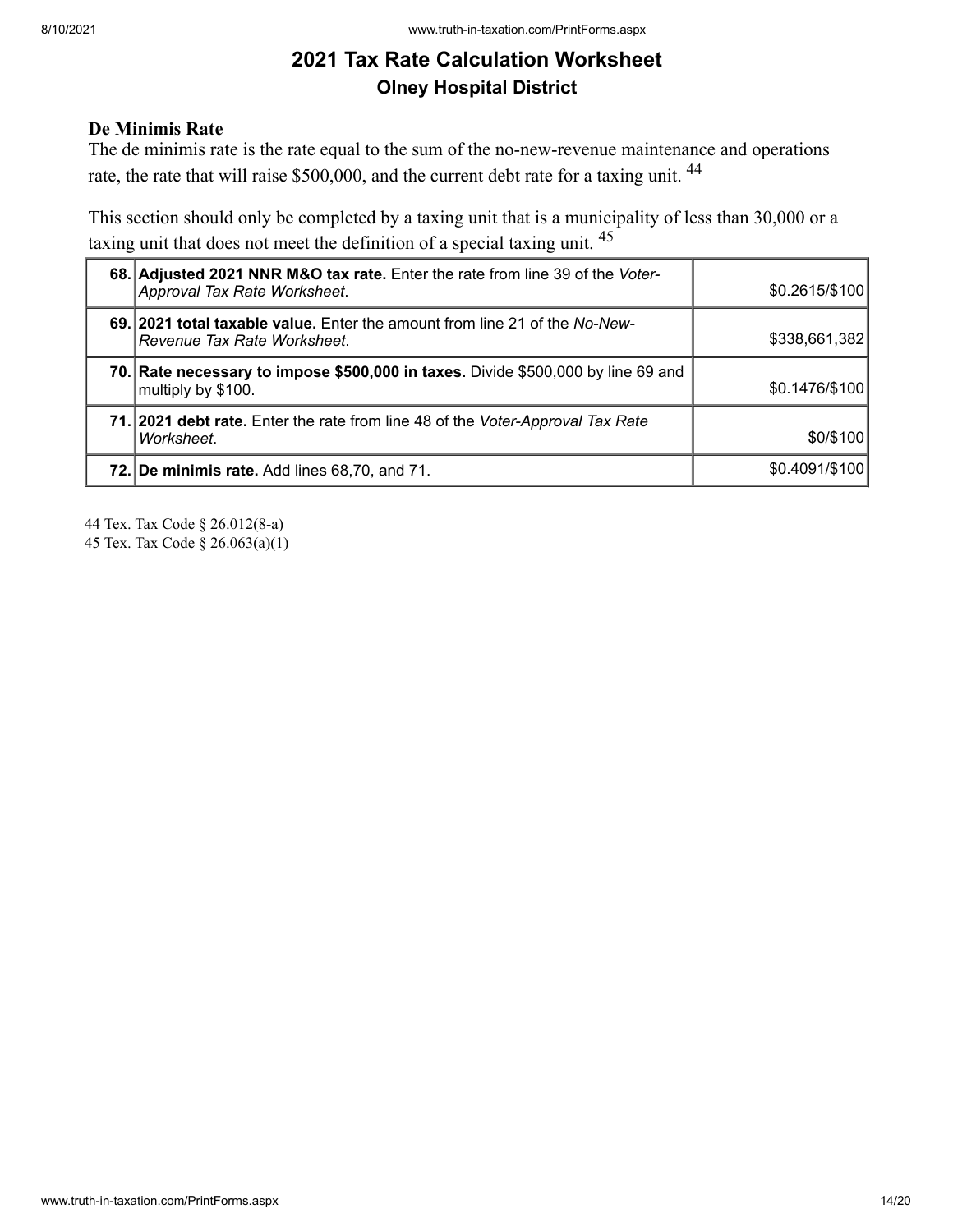### **Total Tax Rate**

Indicate the applicable total tax rates as calculated above.

| No-New-Revenue tax rate. As applicable, enter the 2021 NNR tax rate from: line 26,<br>line 27 (counties), or line 56 (adjusted for sales tax).<br>Indicate the line number used: 56                                                                                                                               | \$0.2583/\$100 |
|-------------------------------------------------------------------------------------------------------------------------------------------------------------------------------------------------------------------------------------------------------------------------------------------------------------------|----------------|
| Voter-approval tax rate. As applicable, enter the 2021 voter-approval tax rate from: line<br>49, line D49 (disaster), line 50 (counties), line 58 (adjusted for sales tax), line 62<br>(adjusted for pollution control), line 67 (adjusted for unused increment), or line 80<br>(adjusted for emergency revenue). |                |
| Indicate the line number used: 62                                                                                                                                                                                                                                                                                 | \$0.2706/\$100 |
| De minimis rate. If applicable, enter the 2021 de minimis rate from line 72.                                                                                                                                                                                                                                      | \$0.4091/\$100 |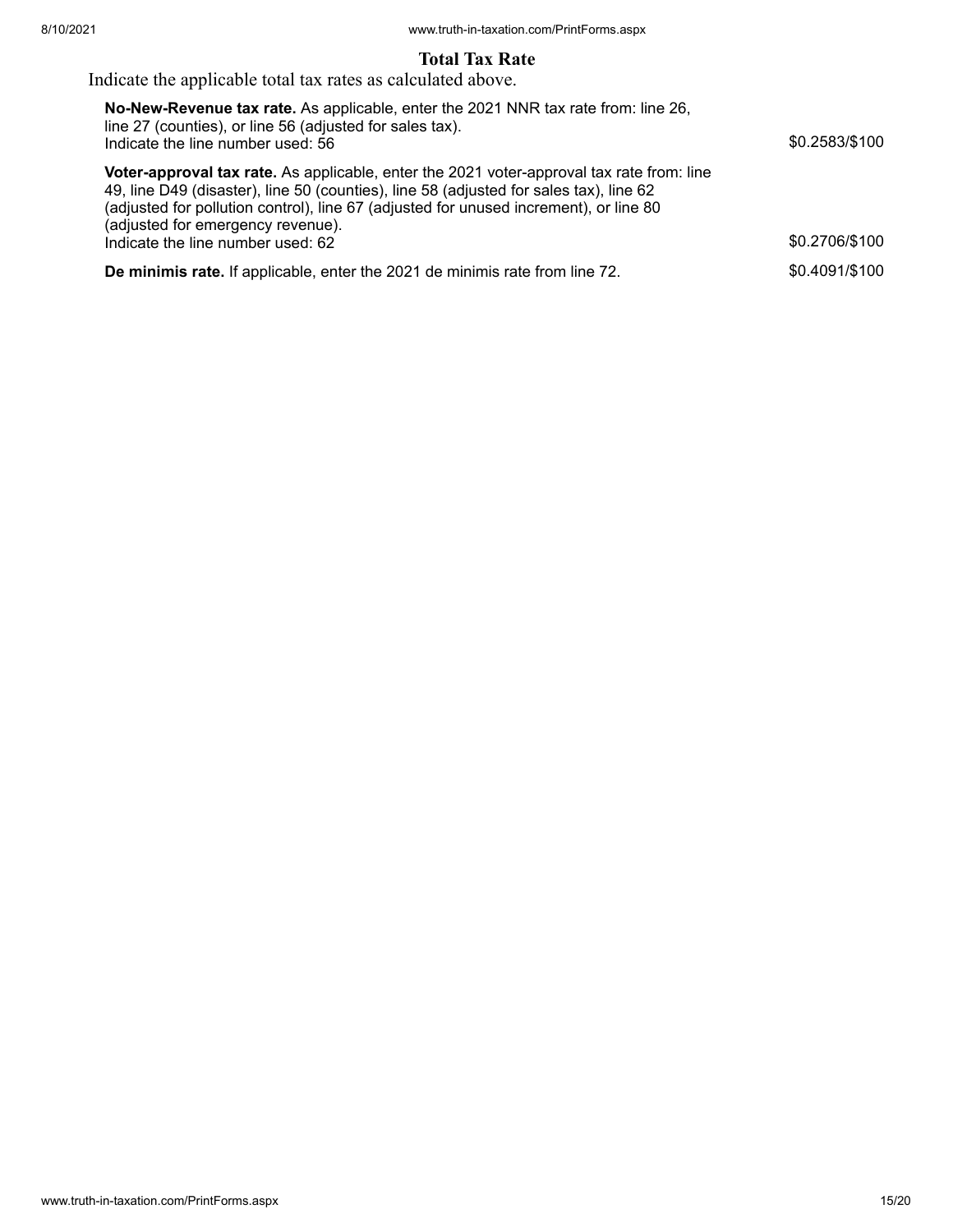### **Taxing Unit Representative Name and Signature**

Enter the name of the person preparing the tax rate as authorized by the governing body of the taxing unit. By signing below, you certify that you are the designated officer or employee of the taxing unit and have accurately calculated accurately calculated the tax rates using values that are the same as the values shown in the taxing unit&aposs certified appraisal roll or certified estimate of taxable value, in accordance with requirements in Tax Code. <sup>50</sup>

#### **Print Here**

Printed Name of Taxing Unit Representative

#### **Sign Here**

Taxing Unit Representative

**Date**

50 Tex. Tax Code ?? 26.04(c-2) and (d-2)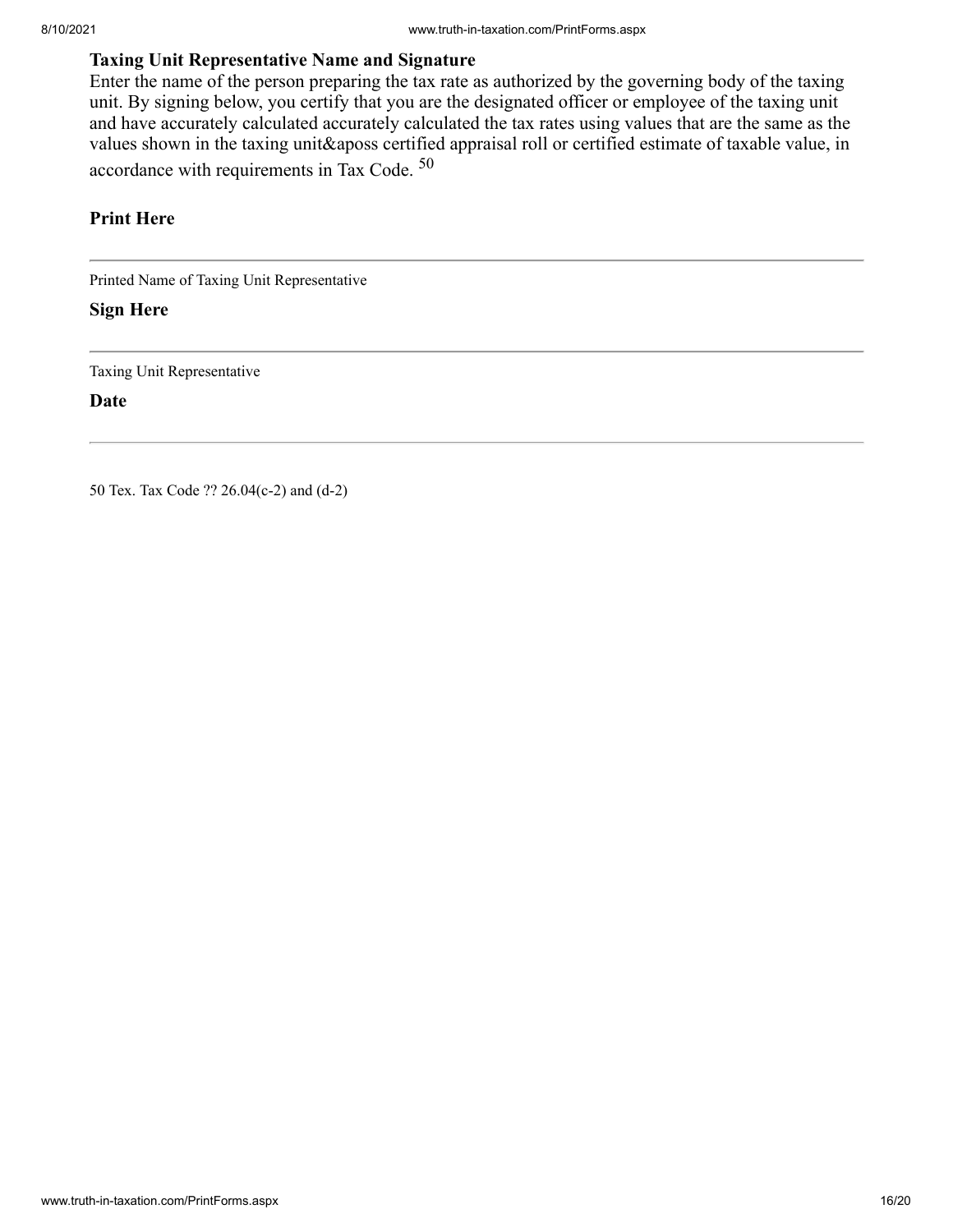### **2021 Notice of No-New-Revenue Tax Rate Worksheet for Calculation of Tax Increase/Decrease**

| <b>Entity Name: Olney Hospital District</b>                                        | <b>Date:</b> $08/10/2021$ |
|------------------------------------------------------------------------------------|---------------------------|
| 1.2020 taxable value, adjusted for actual and potential court-ordered adjustments. |                           |
| Enter line 8 of the No-New-Revenue Tax Rate Worksheet.                             | \$349,765,827             |
| $2.2020$ total tax rate.                                                           |                           |
| Enter line 4 of the No-New-Revenue Tax Rate Worksheet.                             | 0.250000                  |
| <b>3.</b> Taxes refunded for years preceding tax year 2020.                        |                           |
| Enter line 16 of the No-New-Revenue Tax Rate Worksheet.                            | \$1,445                   |
| 4. Last year's levy.                                                               |                           |
| Multiply Line 1 times Line 2 and divide by 100.                                    |                           |
| To the result, add Line 3.                                                         | \$875,860                 |
| <b>5.2021</b> total taxable value. Enter Line 21 of                                |                           |
| the No-New-Revenue Tax Rate Worksheet.                                             | \$338,661,382             |
| $6.2021$ no-new tax rate.                                                          |                           |
| Enter line 26 of the No-New-Revenue Tax Rate Worksheet or Line 56                  |                           |
| of the Additional Sales Tax Rate Worksheet.                                        | 0.258300                  |
| 7.2021 taxes if a tax rate equal to the no-new-revenue tax rate is adopted.        |                           |
| Multiply Line 5 times Line 6 and divide by 100.                                    | \$874,762                 |
| <b>8.</b> Last year's total levy.                                                  |                           |
| Sum of line 4 for all funds.                                                       | \$875,860                 |
| 9.2021 total taxes if a tax rate equal to the no-new-revenue tax rate is adopted.  |                           |
| Sum of line 7 for all funds.                                                       | \$874,762                 |
| 10. Tax Increase (Decrease).                                                       |                           |
| Subtract Line 8 from Line 9.                                                       | \$(1,098)                 |
|                                                                                    |                           |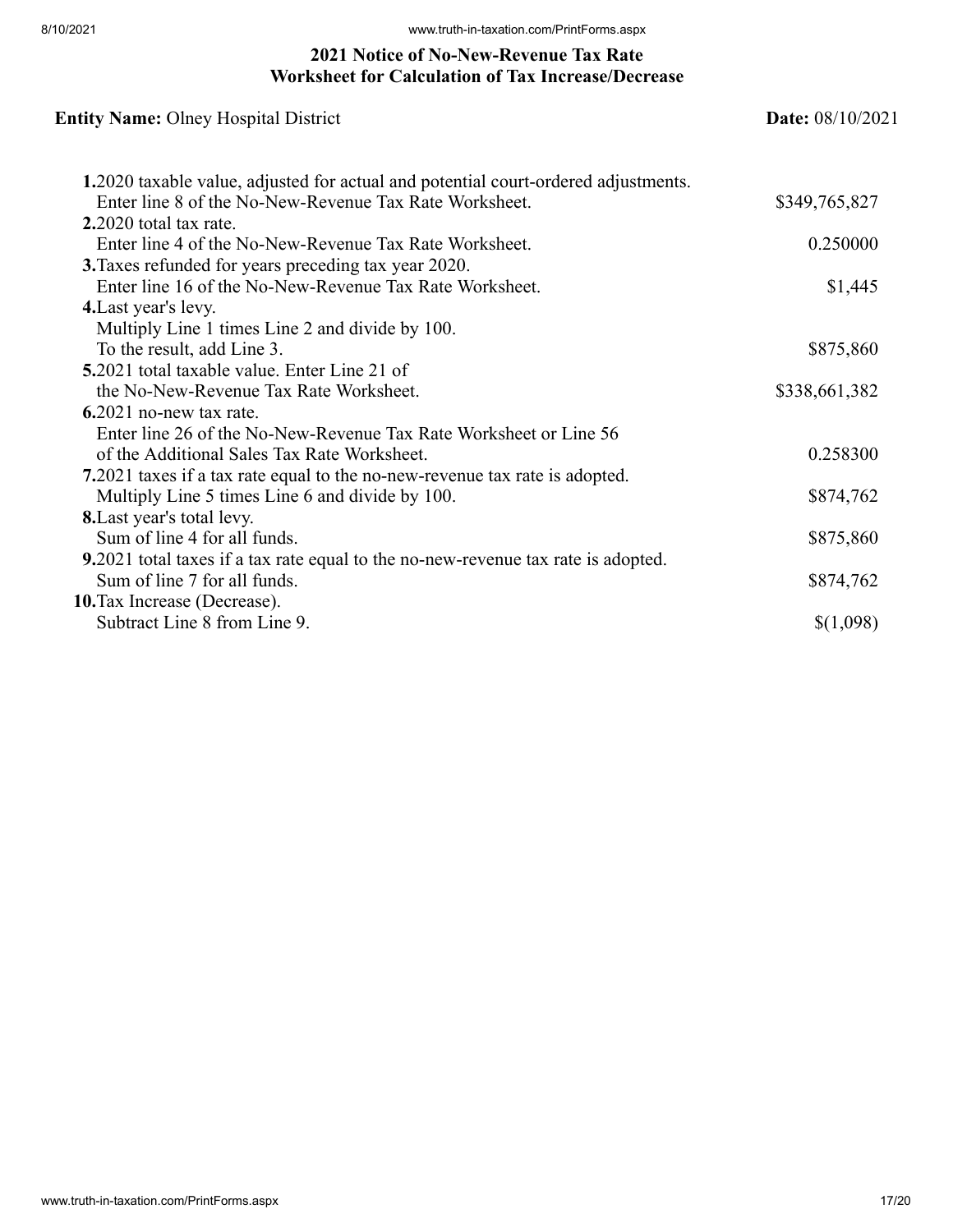# **Olney Hospital District Tax Rate Recap for 2021 Tax Rates**

| <b>Description of Rate</b> | <b>Tax Rate Perl</b><br><b>\$100</b> | <b>Tax Levy</b><br>This is calculated using<br>the Total Adjusted<br>Taxable Value (line 21) of<br>the No-New-Revenue Tax<br><b>Rate Worksheet</b> | <b>Additional Tax Levy</b><br>Compared to last year's<br>$\frac{\text{tax} \text{levy}}{100}$ of 874,415 | <b>Additional Tax Levy</b><br>Compared to no-new-<br>revenue tax rate levy of<br>874,762 |
|----------------------------|--------------------------------------|----------------------------------------------------------------------------------------------------------------------------------------------------|----------------------------------------------------------------------------------------------------------|------------------------------------------------------------------------------------------|
| Last Year's Tax Rate       | 0.250000                             | \$846,653                                                                                                                                          | $$-27,761$                                                                                               | $$-28,109$                                                                               |
| No-New-Revenue Tax Rate    | 0.258300                             | \$874,762                                                                                                                                          | \$348                                                                                                    | <b>SO</b>                                                                                |
| Notice & Hearing Limit     | 0.258300                             | \$874,762                                                                                                                                          | \$348                                                                                                    | \$0                                                                                      |
| Voter-Approval Tax Rate    | 0.270600                             | \$916,418                                                                                                                                          | \$42,003                                                                                                 | \$41,655                                                                                 |
| Proposed Tax Rate          | 0.000000                             | \$0                                                                                                                                                | $$-874,415$                                                                                              | $$-874,762$                                                                              |

### **No-New-Revenue Tax Rate Increase in Cents per \$100**

| 0.00  | 0.258300 | 874,762   | 348     | $\mathbf{0}$ |
|-------|----------|-----------|---------|--------------|
| 0.50  | 0.263300 | 891,695   | 17,281  | 16,933       |
| 1.00  | 0.268300 | 908,628   | 34,214  | 33,866       |
| 1.50  | 0.273300 | 925,562   | 51,147  | 50,799       |
| 2.00  | 0.278300 | 942,495   | 68,080  | 67,732       |
| 2.50  | 0.283300 | 959,428   | 85,013  | 84,665       |
| 3.00  | 0.288300 | 976,361   | 101,946 | 101,598      |
| 3.50  | 0.293300 | 993,294   | 118,879 | 118,531      |
| 4.00  | 0.298300 | 1,010,227 | 135,812 | 135,465      |
| 4.50  | 0.303300 | 1,027,160 | 152,745 | 152,398      |
| 5.00  | 0.308300 | 1,044,093 | 169,678 | 169,331      |
| 5.50  | 0.313300 | 1,061,026 | 186,612 | 186,264      |
| 6.00  | 0.318300 | 1,077,959 | 203,545 | 203,197      |
| 6.50  | 0.323300 | 1,094,892 | 220,478 | 220,130      |
| 7.00  | 0.328300 | 1,111,825 | 237,411 | 237,063      |
| 7.50  | 0.333300 | 1,128,758 | 254,344 | 253,996      |
| 8.00  | 0.338300 | 1,145,691 | 271,277 | 270,929      |
| 8.50  | 0.343300 | 1,162,625 | 288,210 | 287,862      |
| 9.00  | 0.348300 | 1,179,558 | 305,143 | 304,795      |
| 9.50  | 0.353300 | 1,196,491 | 322,076 | 321,728      |
| 10.00 | 0.358300 | 1,213,424 | 339,009 | 338,661      |
| 10.50 | 0.363300 | 1,230,357 | 355,942 | 355,594      |
| 11.00 | 0.368300 | 1,247,290 | 372,875 | 372,528      |
| 11.50 | 0.373300 | 1,264,223 | 389,808 | 389,461      |
| 12.00 | 0.378300 | 1,281,156 | 406,741 | 406,394      |
| 12.50 | 0.383300 | 1,298,089 | 423,675 | 423,327      |
| 13.00 | 0.388300 | 1,315,022 | 440,608 | 440,260      |
| 13.50 | 0.393300 | 1,331,955 | 457,541 | 457,193      |
| 14.00 | 0.398300 | 1,348,888 | 474,474 | 474,126      |
| 14.50 | 0.403300 | 1,365,821 | 491,407 | 491,059      |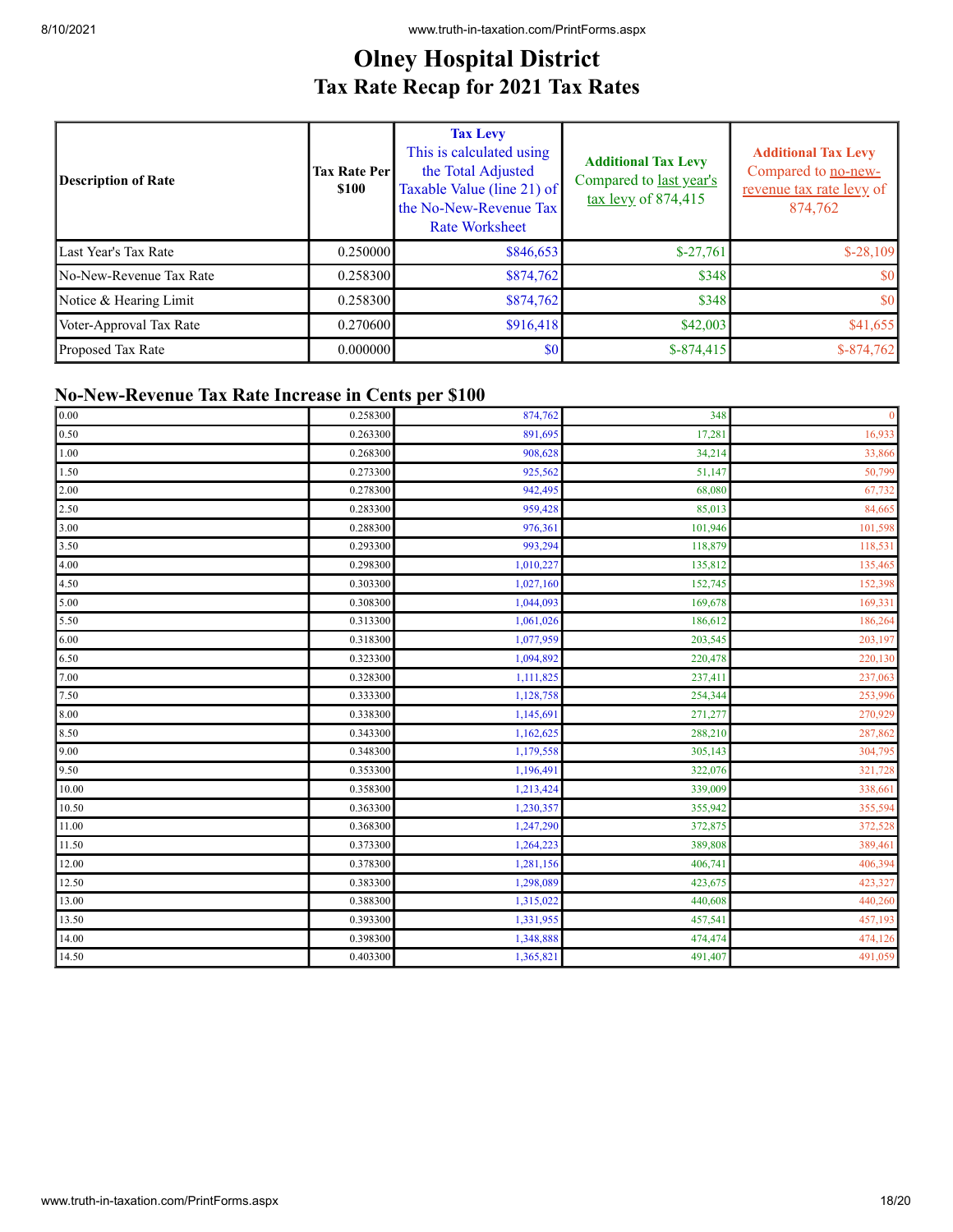<span id="page-18-0"></span>**Tax Levy:** This is calculated by taking the adjusted taxable value (line 21 of No-New-Revenue Tax Rate Worksheet), multiplying by the appropriate rate, such as the No-New-Revenue Tax Rate and dividing by 100.

> **For School Districts:** This is calculated by taking the adjusted taxable value (line 34 of the Voter-Approval Tax Rate Worksheet), multiplying by the appropriate rate, dividing by 100 and then adding this year's frozen tax levy on homesteads of the elderly.

<span id="page-18-1"></span>**Additional Levy** This is calculated by taking Last Year's taxable value (line 3 of No-New-Revenue Tax Rate **Last Year:** Worksheet), multiplying by Last Year's tax rate (line 4 of No-New-Revenue Tax Rate Worksheet) and dividing by 100.

> **For School Districts:** This is calculated by taking Last Year's taxable value, subtracting Last Year's taxable value for the elderly, multiplying by Last Year's tax rate, dividing by 100 and adding Last Year's tax ceiling.

<span id="page-18-2"></span>**Additional Levy** This is calculated by taking the current adjusted taxable value, multiplying by the No-New-**This Year:** Revenue Tax Rate and dividing by 100.

> **For School Districts:** This is calculated by taking the adjusted taxable value (line 34 of the Voter-Approval Tax Rate Worksheet), multiplying by the No-New-Revenue Tax Rate, dividing by 100 and adding This Year's tax ceiling.

**COUNTIES ONLY:** All figures in this worksheet include ALL County Funds. Tax Levy amounts are the sum of each Fund's Taxable Value X each Fund's Tax Rate.